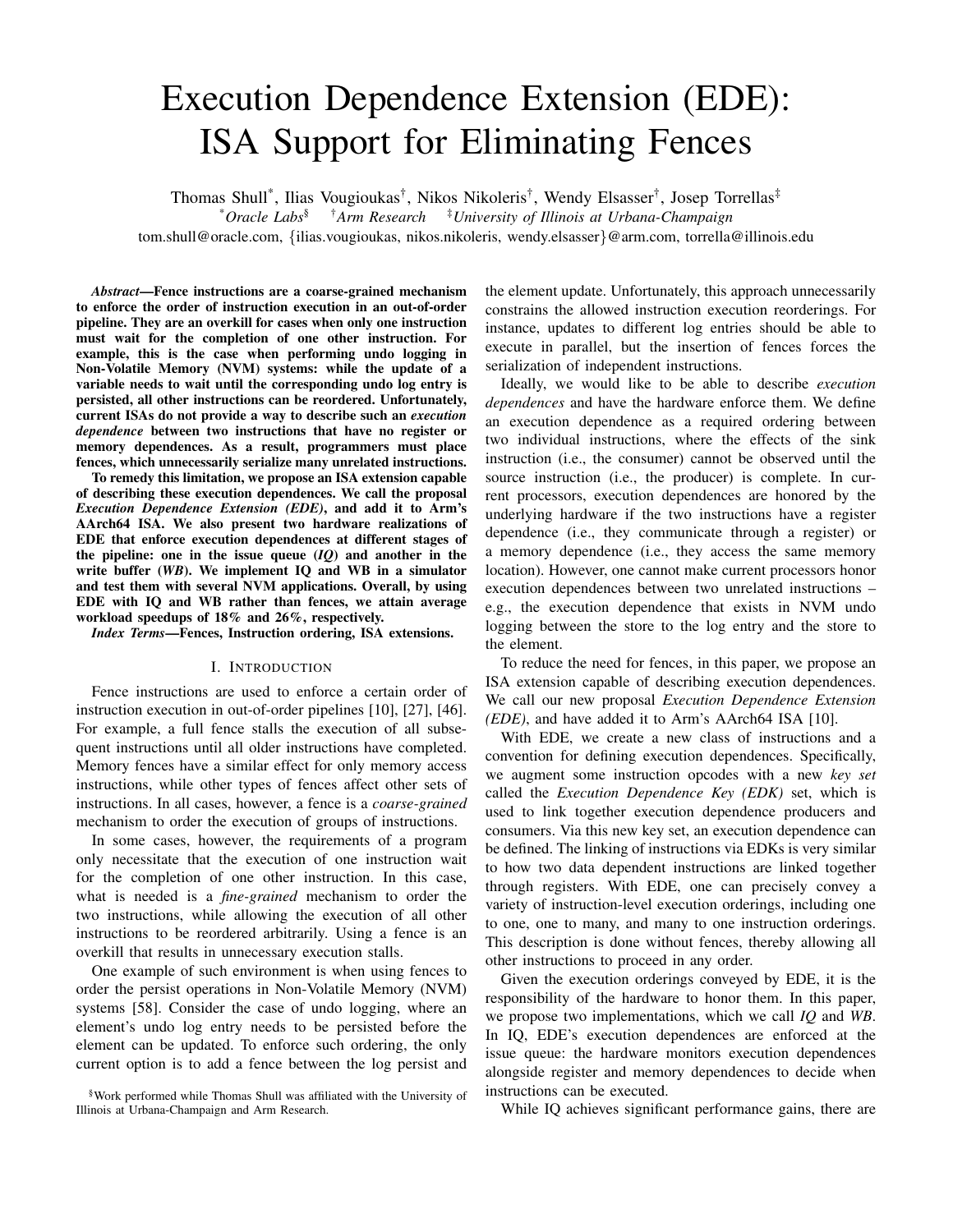opportunities for further improvement. This is because IQ stalls instructions early in the pipeline. Hence, we also propose an aggressive design that enforces execution dependences in the write buffer after the instructions have retired. We call this design WB.

To evaluate the performance impact of EDE, we implement IQ and WB in a simulator that models an Arm A72-like core. To demonstrate EDE's utility in NVM environments, we develop NVM kernels and port Persistent Memory Development Kit (PMDK) [3] applications to use EDE instead of fences. Overall, by using EDE with IQ and WB, we attain average workload speedups of 18% and 26%, respectively.

This paper makes the following contributions:

• Identify a type of instruction execution dependence that can benefit from a mechanism for fine-grained instruction ordering.

• Propose EDE, an ISA extension that allows these instruction execution dependences to be conveyed to the hardware.

• Propose two practical hardware realizations of EDE.

• Evaluate EDE and observe significant performance improvements.

## II. BACKGROUND AND MOTIVATION

#### *A. Non-Volatile Memory: Fences and Atomic Regions*

Recently, low-latency byte-addressable Non-Volatile Memory (NVM) has become commercially available [28]. However, there are multiple levels of volatile caches between the processor and NVM. Hence, one needs to ensure that a processor write to NVM propagates its value beyond the caches and reaches NVM. For this reason, x86-64 processors have introduced the CLWB instruction [27], which writes back a cache line to NVM while also retaining the line in the cache.

In Armv8.2-A [8], Arm introduced new instructions to propagate writes to the persistence domain. Specifically, Arm has added the *Data or unified Cache line Clean by Virtual Address to Point-of-Persistence (*DC CVAP*)* [10] instruction to its AArch64 ISA. Like CLWB, DC CVAP ensures that the value at the provided virtual address is sent to NVM.

In both x86-64 and AArch64, CLWB and DC CVAP follow a relaxed memory ordering. This means that, when using these instructions, the order in which the updates reach NVM is not deterministic. Hence, to guarantee a given ordering, fences must be inserted. Specifically, on x86-64, to guarantee that all older CLWB instructions have completed before younger writes and younger CLWBs do, one needs to insert a store fence (SFENCE) [27] instruction.

In Arm systems, fences are called barriers. On AArch64, a system-wide data synchronization barrier (DSB sy) [10], [50] is needed to order DC CVAPs relative to other instructions. DSBs impose an ordering on *all* instructions: before any instruction younger than a DSB can execute, all older instructions must finish. Note that AArch64 also provides a data memory barrier (DMB), which only imposes an ordering on memory instructions. However, this instruction does not currently order DC CVAPs.

1 p\_array[0] = 6; 2 p\_array[1] = 9;

3  $p_{array}[2] = 42;$ 

(a) Application code.

1 void p\_uint64::operator=(const uint64 t &new val) { 2 log\_value(&\_val);

3 update\_value(&\_val, new\_val); 4 }

(b) Framework code to inject persistence operations.

Fig. 1. Updating a persistent array.

```
1 void log_value(uint64_t *val) { 
2 uint64_entry *slot = undo_log->reserve_uint64();
3 slot->addr = val;
4 slot->val = *val;<br>5 asm volatile(
5 asm volatile(
       "dc cvap %x0"
7 "dsb sy"
8 : : "r"(slot)
9 : "memory");
10 }
```
(a) Framework function to log & persist original value.

```
1 void update_value(uint64_t *val, uint64_t new_val) {<br>2 *val = new val:
2 *val = new_val; 
3 asm volatile( 
       "dc cvap %x0"
5 : : "r"(val)
6 : "memory");
7 }
```
(b) Framework function to update & persist value.

Fig. 2. Framework implementation of persistence operations.

One of the key features that NVM frameworks provide to users is failure-atomic support, i.e., the ability to allow a collection of stores to persist atomically. In a *failureatomic region* [14], [18], [24], [55], [60], either all the stores persist at the same time, or none of them persist. Frameworks traditionally support failure-atomic regions with undo logging, redo logging, or copy-on-write [37]. These operations typically require the insertion of many fences.

#### *B. Fence Overhead in NVM Applications*

To understand how fences negatively affect performance, let us consider how a persistent application implements undo logging with fences. In Figure  $1(a)$ , we show a code snippet that updates three elements of a persistent array of 64-bit values  $(p_{\text{unit}}64)$ . To minimize the effort needed for a developer to create a persistent application, it is common for persistent frameworks to use operator overloading to automatically perform the necessary persistent actions. In Figure 1(b), we show how a persistent framework overloads the C++ assignment operator used in each of the three statements of Figure 1(a) to transparently perform the needed persistent actions. In the figure, the code first logs the original value (\_val) via function log\_value and then updates \_val to its new value (new val) via function update value.

In Figures 2(a) and (b), we show how the undo logging and the value update are persistently performed. In log\_value,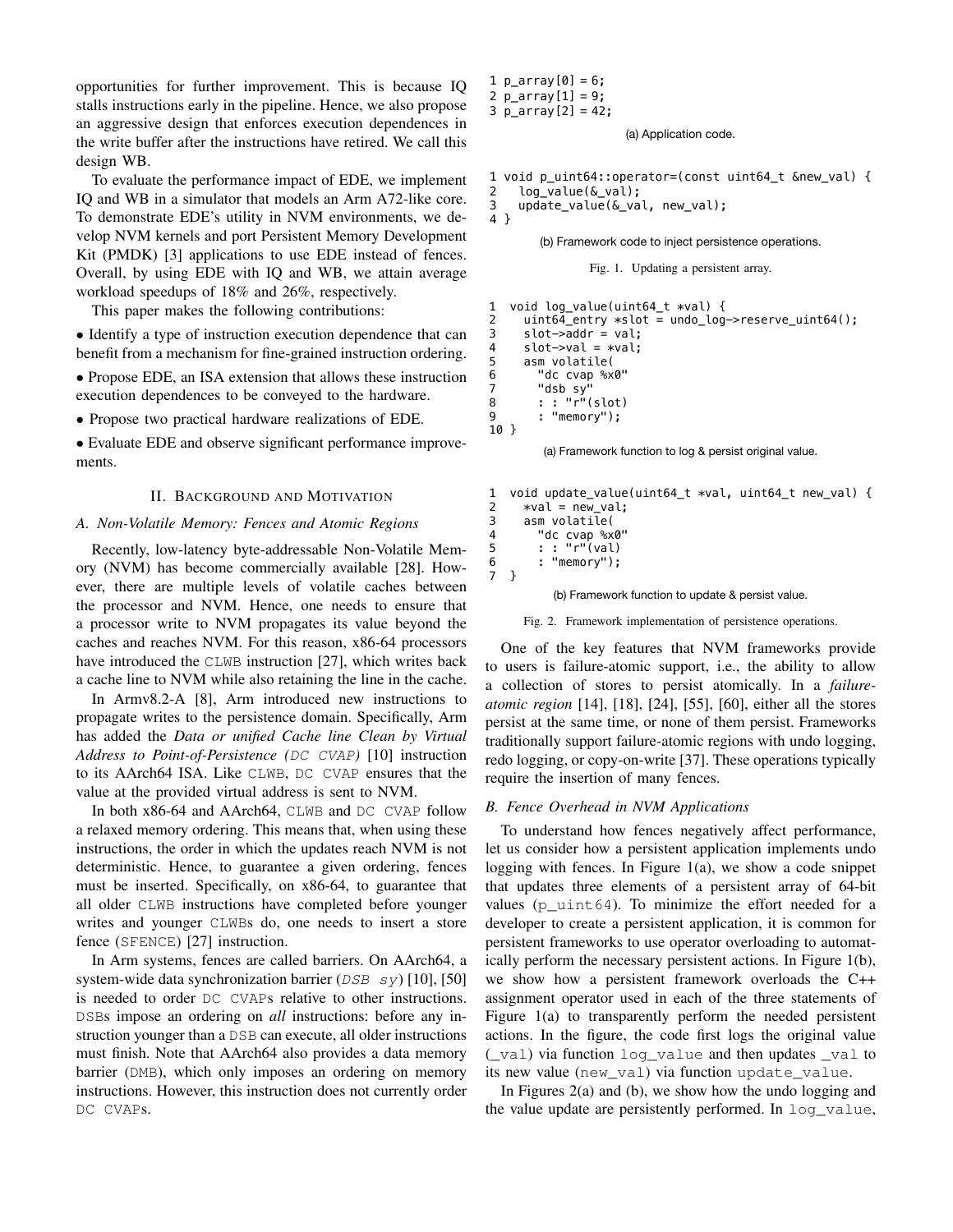

Fig. 3. Reordering limitations imposed by DSBs. Time goes from left to right.

```
1 // x0 contains p_array ptr
2
3 // p_{array}[0] = 64 // x2 contains slot ptr
5 ldr x1, [x0] ; load original value
6 stp x0, x1, [x2] ; store addr & val
7 dc cvap, x2 ; persist slot
8 dsb sy ; wait for slot to persist
9 mov x3, #6 ; load new value
10 str x3, [x0] ; store new value
11 dc cvap, x0 ; persist new value
12
13 // p_{array}[1] = 914 // asm is same as above,
15 // modulo ptr locations/stored value
16
17 // p_{array}[2] = 4218 // asm is same as above,
19 // modulo ptr locations/stored value
```
Fig. 4. AArch64 assembly for Figure 1(a).

a slot within the undo log is first reserved (Line 2). Next, the address and original value are stored in the log (Lines 3 and 4). Finally, the log entry is persisted (Lines 5-9). Note that, to ensure that the correct persist instructions are emitted, it is necessary to write asm volatile code, as is done in Lines 5-9. As described in Section II-A, on AArch64, one needs to issue a DC CVAP (Line 6) and DSB (Line 7). The DSB is necessary to guarantee that the log entry is persisted before the next update can reach memory. In update\_value (Figure 2(b)), first the new value is stored to the variable's location (Line 2) and then a DC CVAP is issued to guarantee the value reaches NVM (Line 4). Here a DSB is unnecessary, as the value only needs to become persistent by the end of the failure-atomic region.

Figure 4 shows the assembly instructions generated by the compiler for the code shown in Figure  $1(a)$ . Line 5 loads the original value of  $p_{array}[0]$ . On Line 6, both the original value and its address are stored into the log via AArch64's *pairwise-store* (STP) instruction. On Line 7 a DC CVAP is issued to persist the log entry. Since STP is 16-byte aligned, both stored values are on the same cache line; hence, only one DC CVAP is necessary to persist both values. Line 9 moves the new value to be stored into a register, while Lines 10 and 11 perform the update and persist of the new value.

While Figure 4 only shows the assembly generated for  $p_{array}[0] = 6$ , the assembly for  $p_{array}[1] = 9$  and  $p_{\text{array}}[2] = 42$  is nearly identical to the first update; the only difference is that  $x0$  is updated to point to the storage locations for p\_array[1] and p\_array[2], and that 9 and 42 are stored to the proper new locations.

*1) The Problem with Fences:* Unfortunately, fences are a coarse-grained mechanism to order instructions. They enforce the order of many unrelated instructions, which can add a significant performance overhead. To see how, consider Figure 3, which shows the impact that DSBs have on the three updates in Figure 1(a). The figure shows a timeline of when each of the updates' operations can execute relative to the DSBs. In the figure, time goes from left to right. For clarity, we have also colored the operations associated with each update differently: black for  $p_{\text{array}}[0] = 6$ , gray for p\_array[1]=9, and white for p\_array[2]=42.

In the figure, we label the execution phases created by the DSBs. During phase 1, only the log\_value related to  $p_{\text{array}}[0] = 6$  can execute. This is because the DSB at the end of log\_value prevents the instructions in p\_array[0]=6's update\_value and those in p\_array[1]=9 and p\_array[2]=42 from executing. In Phase 2, both update\_value from  $p_{array}[0]=6$ and log value from p\_array $[1]=9$  can execute concurrently. However, the second DSB blocks instructions from p\_array[1]=9's update value and also from  $p_{\text{array}}[2] = 42$ . As can be seen in the figure, in total four phases are necessary to complete these three updates.

The three  $p_{\text{array}}[$ ] updates in the original code are to different addresses and also reserve different log entry slots. Since the updates are independent, ideally the processor could overlap the execution of instructions from the three updates. Specifically, to execute these instructions should only take two phases: the log\_value of each update could execute in parallel, while the update\_value of each update should only wait for its corresponding  $log$  value to complete. However, because a DSB is needed to enforce the required persistence orderings, these updates are unnecessarily serialized.

Code patterns such as Figure 3 are commonplace for failureatomic regions when using NVM frameworks. Furthermore, it is usually not possible to reorder the instructions to limit the fence overhead for two reasons. First, the compiler has no information about the intention behind the fences inserted by the framework code and hence is unable to move operations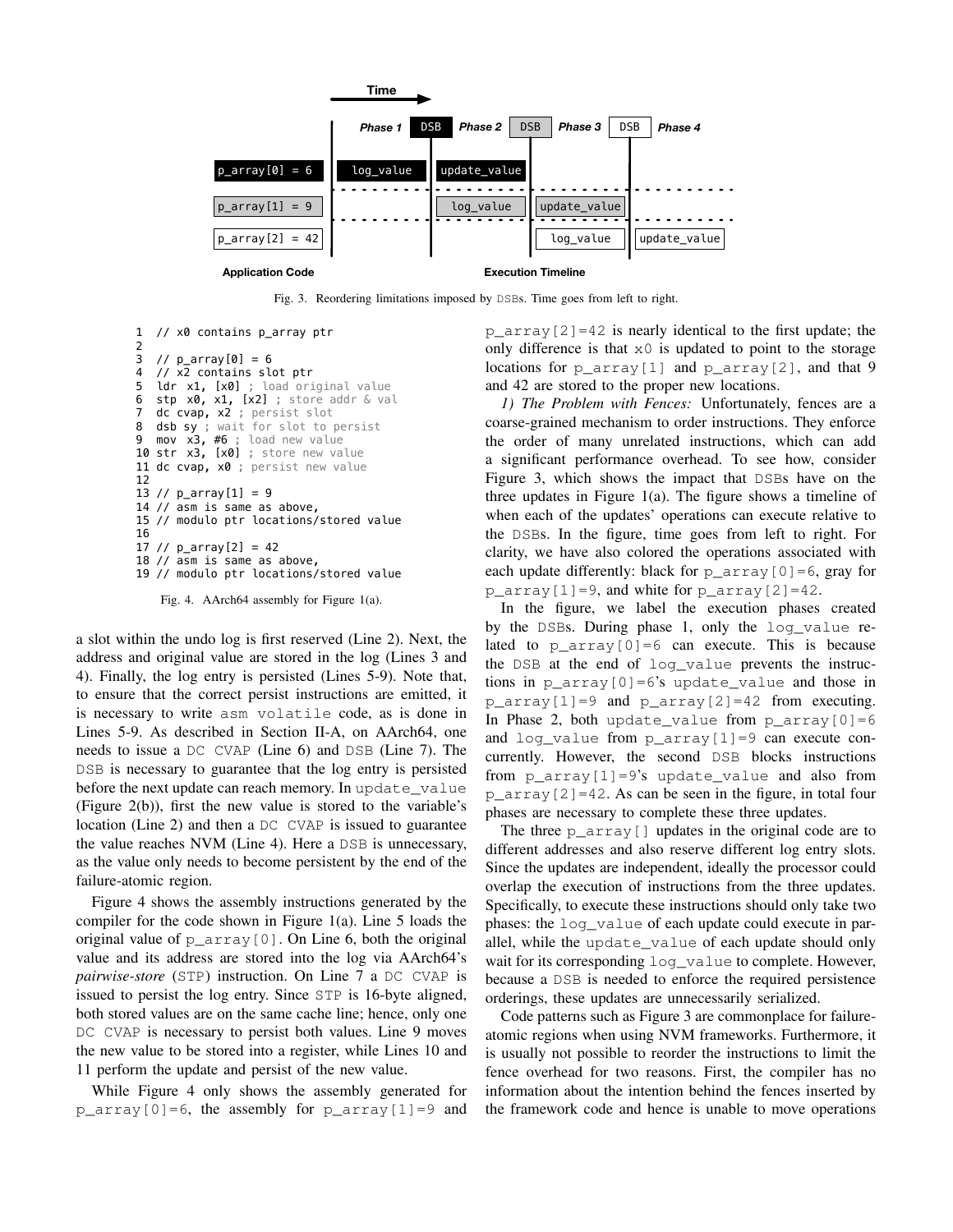

Fig. 5. Dependence graph for the instructions in Figure 4.

around them. Second, because the persistent operations are often transparently inserted by the framework code, such as in Figure 1(b), the user is unable to manually reorder operations.

#### III. MAIN IDEA

# *A. Inability to Convey Instruction Execution Dependences*

The issue pointed out in the previous section is part of a larger problem: currently, it is not possible to convey arbitrary instruction dependences within the ISA. Currently, only register and memory dependences can be conveyed by the ISA. Register dependences are communicated by two instructions referring to the same register, while memory dependences are conveyed by two instructions accessing the same address. However, logical ordering dependences also often exist which are not expressible via a memory location or a register.

In Figure 5, we show the same instructions as in Figure 4, only now with the register (gray arrows) and memory dependences (dashed arrows) in the code labeled. In the figure, register dependences go from instructions which define a register to instructions which use the same register. Memory dependences, on the other hand, chain together all accesses to a given address.

This collection of register and memory dependences imposes a set of scheduling restrictions on out-of-order processors. In order to keep the functional units full and throughput high, processors try to execute instructions as early as possible. However, processors still must respect all register and memory dependences within the execution.

In our example, in cases where a DC CVAP must follow an STP and STR, such as in lines  $6 \rightarrow 7$  and  $10 \rightarrow 11$  of Figure 5, the memory dependence between the pair of instructions ensures they are not sent to memory out of order. However, as explained before, we also need to ensure that the DC CVAP of Line 7 executes before the STR of Line 10. To convey this in Figure 5, we introduce the notion of an *execution dependence*. In the figure the execution dependence between  $dc$  cvap  $x2$ and str x3, [x0] is represented by a red arrow.

An execution dependence denotes a required ordering of the two instructions. It means that, for correctness, the execution dependence's source operation must complete before the dependence's sink operation can be observed. Note that when an instruction "completes" is defined as when the operation makes observable changes. Section IV-B1 describes completion in more detail.

Since dc cvap x2 does not produce a register used by str  $x3$ ,  $[x0]$ , nor do these instructions access the same memory address, the processor does not naturally respect this execution dependence. Therefore, it is necessary to insert a DSB in the code, as shown in Figure 5. Unlike register and memory dependences, the DSB enforces an ordering across *all* instructions. Unfortunately, this is presently the only option one has to ensure our execution dependence is honored by out-of-order processors.

#### *B. Encoding Execution Dependences within Instructions*

Given the above limitations, in this paper we propose to add new instructions which convey execution dependences. Execution dependences explicitly enforce the completion ordering of the specified instructions. Collectively, we call our new instructions the *Execution Dependence Extension (EDE)*.

In our new instructions, in addition to the traditional memory and register dependences, an execution dependence on an arbitrary prior instruction can also be defined. We enable this by introducing several new concepts: the Execution Dependence Key (EDK) set, EDK-producing instructions, and EDK-consuming instruction. The main idea is that EDE allows for instructions to be linked so that the sink instruction (EDK consumer) cannot be observed until the source instruction (EDK producer) is complete.

The benefit of EDE is that, by explicitly describing execution dependences between instructions at the ISA level, the number of fences needed within applications is substantially reduced. For instance, in Figure 5, by using EDE, it is possible to convey the required execution dependence between dc cvap  $x^2 \rightarrow str \ x^3$ , [x0] without the need for a DSB in between the two instructions. By reducing the number of fences, the processor is able to achieve greater performance by allowing more instructions to be executed in parallel.

## *C. Hardware Support for EDE*

Via EDE, it is possible to convey instruction execution dependences to the hardware. However, it is the hardware's responsibility to use this provided information to maximize an application's performance. While many hardware implementations of EDE are possible, in this paper we choose to evaluate two practical options. Our first implementation, called IQ, enforces execution dependences at the issue queue. The execution of an EDK-consuming instruction is delayed until the corresponding EDK-producing instruction has completed.

While IQ is effective, it is possible to achieve further performance benefits. Indeed, since stores and cacheline writeback instructions do not make any observable memory changes until after they retire, IQ unnecessarily stalls the execution of an EDK-consuming store or cacheline writeback instruction early in the pipeline.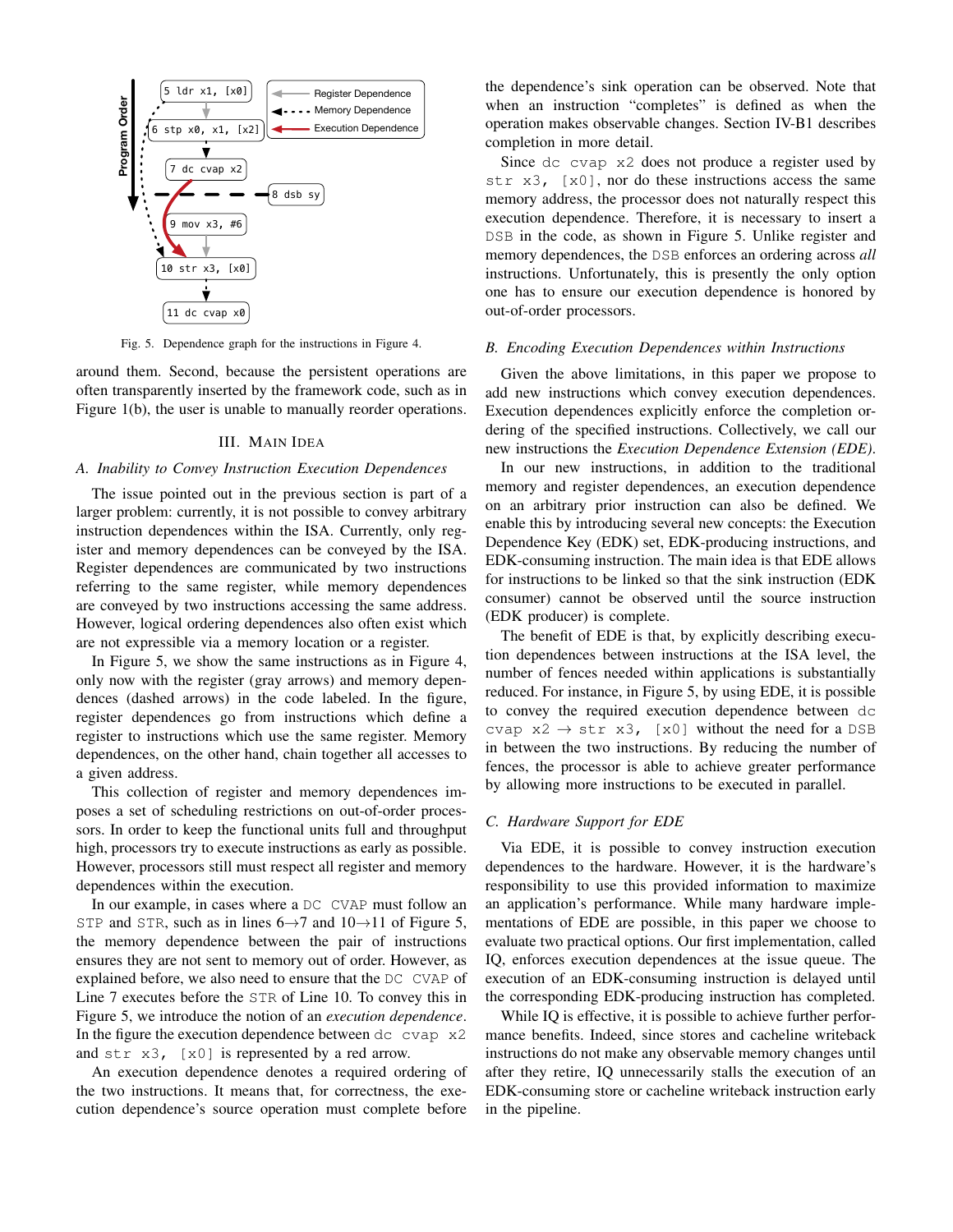To prevent such stalling from happening, we also propose a more aggressive design which enforces the ordering of store and cacheline writeback instructions at the write buffer. We call this design WB. In WB, store and cacheline writeback instructions are allowed to retire before their execution dependences are satisfied. However, at the point where their changes might be pushed to memory (i.e., in the write buffer), the execution dependences are enforced. Overall, by allowing these EDK-consuming store and cacheline writeback instructions to retire, WB enables subsequent independent instructions to proceed unencumbered.

## IV. EDE ISA DEFINITION

In this section, we describe EDE's specification. First, we describe the high-level concepts needed to define execution dependences. Afterwards, we introduce the EDE instructions.

#### *A. EDE Concepts*

To allow execution dependences to be conveyed by the ISA, we provide new abstractions to define a dependence source, a dependence sink, and the linking together of the source and sink. We call the dependence source instruction the *dependence producer* and the dependence sink instruction the *dependence consumer*. We link them together with *Execution Dependence Keys (EDK)s*.

*1) Execution Dependence Keys:* EDKs provide a way to link two instructions together and, therefore, convey execution dependences. Like traditional registers, EDKs are directly encoded into instructions. However, unlike registers, no data is read or written. Instead, EDKs are used to index an *Execution Dependence Map (EDM)*. The EDM holds EDK-to-instruction key-value pairs. After an instruction is decoded, the EDM is accessed, and the instruction's EDKs are used to determine any execution dependences. Specifically, first, the EDM is searched to check if the instruction is the sink of any execution dependence. Second, if the instruction is the source of any execution dependence, the EDM is updated. Section IV-C shows examples of how EDKs are used.

We define sixteen EDKs (EDK  $#0 - EDK #15$ ). Throughout the rest of the paper, we refer to an EDK operand as  $EDK$  #, where # refers to the key being accessed. The EDM map itself only has to hold fifteen, not sixteen entries. This is because EDK #0 serves as a *zero key*. When the zero key is encoded into an instruction, it means that this field is not being used and can be ignored. This is needed when a given instruction is not an execution dependence source or not a sink.

*2) Dependence Producers:* A dependence producer instruction is the source of an execution dependence that can be consumed by one or more dependence consumer instructions. A dependence producer provides an EDK that is used to access the EDM. The EDM is updated to store the new EDK-toinstruction link in the appropriate slot. In this way, subsequent dependence consumer instructions using the same EDK will be able to query this EDM entry and be linked to the producer.

*3) Dependence Consumers:* A dependence consumer instruction is dependent on one or more prior dependence producer instructions. A dependence consumer provides an EDK that is used to access the EDM. If an entry in the EDM is found for the provided EDK, then it means that this dependence consumer must wait for the instruction in the EDM entry to finish. A dependence consumer merely queries the EDM, and does not modify it in any way. Note that multiple dependence consumers can depend on the same dependence producer.

## *B. New Instructions*

Based on these concepts, we now define the instructions introduced by EDE. We describe the new memory instruction variants first, and then the new control instructions.

*1) EDE's New Memory Instruction Variants:* We propose new variants of memory instructions, which take the following operands:

```
EDK_{def}, EDK_{use}, <original operands>
```
where  $EDK_{def}$  is the instruction's dependence producer key,  $EDK_{use}$  is the instruction's dependence consumer key, and <original operands> are the instruction's original operands—e.g.,  $\langle \text{REG}_{val} \rangle$  [REG<sub>mem</sub>] > for STR. When we write an instruction, we place a parenthesis before  $EDK_{def}$  and after  $EDK_{use}$ .

When using this instruction variant, it is possible for an instruction to be both a source of a dependence (as given by  $EDK_{def}$ ) and a sink of a dependence (as given by  $EDK_{use}$ ). It is also possible for an instruction not to be a source or a sink of a dependence by using the zero key (EDK #0) in the appropriate operand field.

In this format, it is only possible for a consumer instruction to be dependent on one previous instruction. However, as will be explained in Section IV-B2, this limitation is removed by using the EDE control instructions.

While this execution dependence format can be added to many memory instructions, in this paper, we only add it to AArch64's stores and cacheline writebacks. In Section VIII, we discuss applying execution dependence variants to loads and synchronization primitives.

A key component of these instruction variants is the definition of when a dependence producer instruction has completed. Only after the dependence producer has completed is it safe for the corresponding dependence consumer to be sent to memory. In our design, store (STR(H,B)) and pairwise-store (STP) instructions are completed once the stored value(s) are visible to all processors. Writeback instructions (DC CVAP) are completed once the corresponding data is guaranteed to be persisted. These are the same definitions for completion used by the original AArch64 instructions.

*2) EDE's New Control Instructions:* EDE introduces three new instructions to handle unusual control JOIN  $(\text{EDK}_{def}, \text{ EDK}_{use_1}, \text{EDK}_{use_2}), \text{WAIT\_KEY}$  (EDK), and WAIT\_ALL\_KEYS.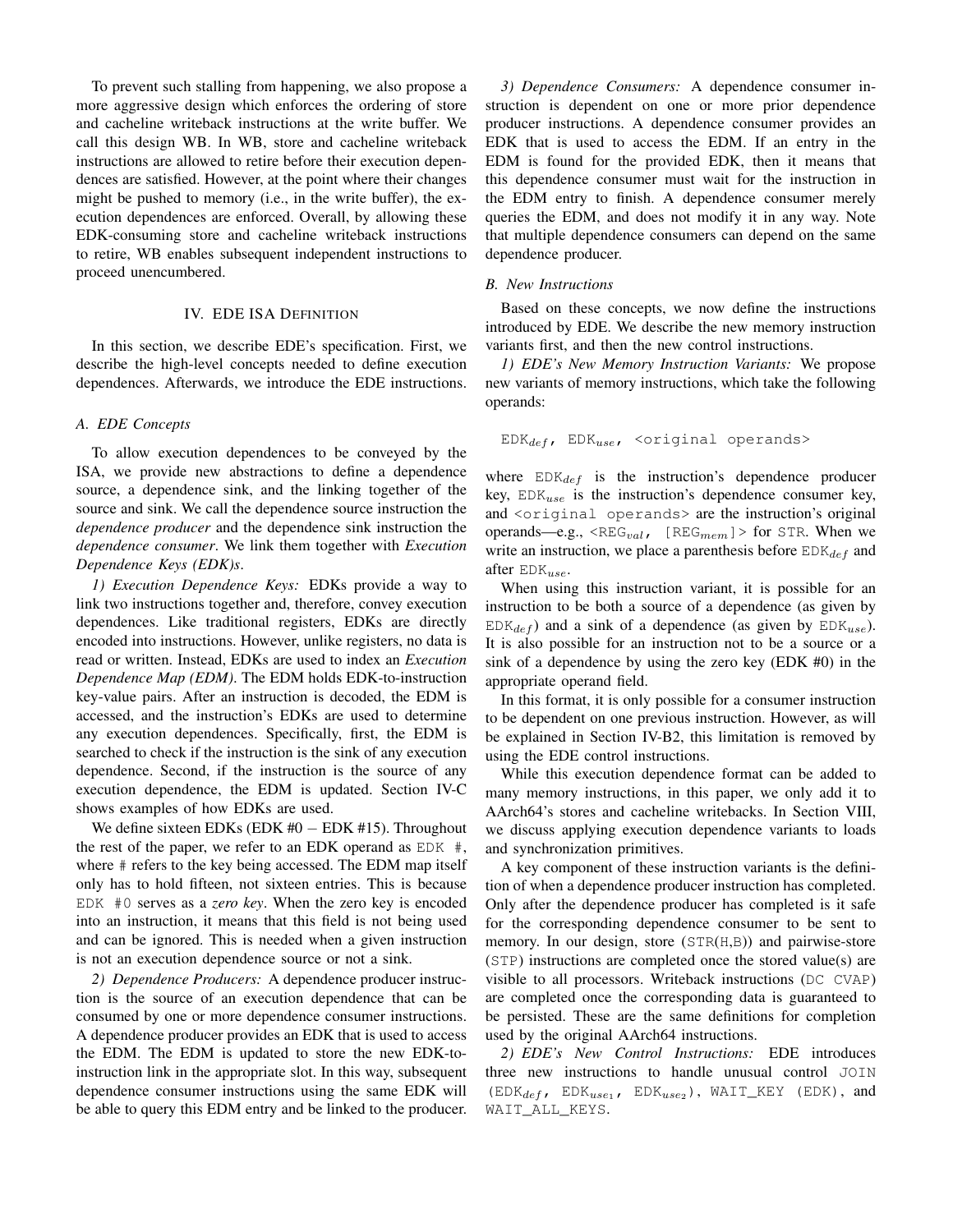|  |  | 1 inst $(1, 0)$ , <ops>.</ops> |
|--|--|--------------------------------|
|  |  | 2 inst $(2, 0)$ , <ops></ops>  |
|  |  | 3 inst (3, 0), <0ps>           |
|  |  | 4 inst $(0, 3)$ , <0ps>        |
|  |  | 5 inst $(0, 3)$ , <ops></ops>  |
|  |  | 6 inst $(0, 1)$ , <ops></ops>  |
|  |  | 7 inst (1, 0), <ops>.</ops>    |
|  |  | 8 inst $(0, 1)$ , <ops></ops>  |
|  |  | 9 inst $(0, 2)$ , <ops></ops>  |

Fig. 6. Example of how EDKs can be used.

**JOIN** (EDK<sub>def</sub>, EDK<sub>use<sub>1</sub></sub>, EDK<sub>use<sub>2</sub>). This instruction can</sub> wait on up to two prior dependence producers and is completed once both of its producers have completed. Via multiple JOINs, it is possible for an instruction to have execution dependences with multiple prior dependence producers. JOIN is also useful for EDK resolution when multiple control paths merge. For instance, if an instruction should wait on EDK #1 from one path and EDK #2 from another, one would insert a JOIN (EDK $_{def}$ , EDK #1, EDK #2) before the instruction to support the desired outcome.

WAIT KEY (EDK) and WAIT ALL KEYS. In the presence of function calls, without intervention, it is possible for a callee function to overwrite an EDK key in use by the caller function and cause incorrect execution dependences to be linked. To prevent this from happening, EDE introduces the WAIT\_KEY (EDK) instruction. This instruction is both a dependence producer and a consumer of the same key. In addition, unlike other instructions, WAIT\_KEY (EDK) is only considered complete once all prior dependence producers of the matching key have also finished. Therefore, this instruction can be used after a function call to ensure all necessary dependences are met. Details about how to define a calling convention for EDE are presented in Section IX-B.

The WAIT\_ALL\_KEYS instruction prevents *all* subsequent consumer instructions from executing until *all* prior dependence producers and consumers complete. This instruction can be useful to ensure that all persistency operations in a large code section have finished.

## *C. EDE Example*

In Figure 6, we show how EDKs can be used to define the execution dependences among a series of instructions. In the figure, the execution dependences are shown with arrows. There are execution dependences between Instructions  $1\rightarrow 6$ ,  $2\rightarrow 9$ ,  $3\rightarrow (4,5)$ , and  $7\rightarrow 8$ . Notice how, by using different EDKs, it is possible to define execution dependences between multiple instructions concurrently. For example, Instruction 1 stalls the execution of Instruction 6 by using EDK #1, while not affecting the execution of the other instructions. In addition, as shown in lines  $1\rightarrow 6$  and  $7\rightarrow 8$ , EDKs can be reused to establish new execution dependences.

Figure 7 shows how to apply EDE to the persistence operations described in Figures 2(a) and (b). Remember that, in the previous log\_value, it was necessary to insert a DSB on Line 7 to ensure that Line 6 in log\_value completed before Line 2 of update value executed. Now, these instructions can use our execution dependence format to convey this dependence. Specifically, Line 6 of  $log\_value$  in Figure 7(a)

```
1 void log_value(uint64_t *val) { 
2 uint64_entry *slot = undo_log->reserve_uint64();<br>3 slot->addr = val:
     slot->addr = val:
4 slot->val = *val;
5 asm volatile(
6 "dc cvap (1,0), %x0"
7 "dsb sy"
       : "r"(\text{slot})9 : "memory");
10 }
```
(a) Labeling dependence producer with EDK #1.

```
1 void update_value(uint64_t *val, uint64_t new_val) {<br>2 asm volatile(
      asm volatile(
3 "str (0,1), %x1, [%x0]"
4 "dc cvap %x0"<br>5 : : "r"(val),
5 : : "r"(val), "r"(new_val)<br>6 : "memorv"):
        : "memory");
7 }
```
(b) Labeling dependence consumer with EDK #1.

Fig. 7. Applying EDE to the persistence operations of Figure 2.

is modified to record that DC CVAP is a dependence producer of EDK #1 and consumes the zero key. Similarly, Line 3 of update\_value in Figure 7(b) is modified to record that STR is a dependence consumer of EDK #1 and produces the zero key. By doing so, the DSB is no longer necessary and can be removed.

## V. HARDWARE IMPLEMENTATION

#### *A. Mapping Producer-Consumer Pairs*

As described in Section IV-A1, the Execution Dependence Map (EDM) is a fifteen-entry map that holds EDK-toinstruction key-value pairs. In our implementation, to represent the dependence producer in an EDM entry, we store the producer's in-flight instruction ID.

After an instruction with EDKs is decoded, the hardware accesses the EDM. If the instruction has a consumer EDK and the EDM entry for that EDK is empty, then the instruction does not have any execution dependence. If, instead, the EDM entry for that EDK is not empty, the instruction is registered to have an execution dependence on the corresponding inflight instruction. Furthermore, if the decoded instruction has a producer EDK, then the proper EDM entry is updated to store the instruction's ID.

Once an instruction has completed from EDE's perspective, it is necessary to remove its entry from the EDM. Therefore, when a dependence-producing instruction completes, the corresponding EDM entry is queried. If the hardware finds an ID that matches that of the completed instruction, then the EDM entry is cleared.

*1) Checkpointing EDM State:* In out-of-order processors, squashes are sometimes needed to flush speculative state out of the pipeline. In this situation, the EDM must be reverted to a non-speculative state. To accomplish this, we keep two copies of the EDM: one at the current non-speculative state (*EDM*<sub>no−spec</sub>) and another at the current speculative state  $(EDM_{spec})$  – a technique commonly used for register mappings [26]. Throughout normal execution, the  $EDM_{spec}$  is used by the front end. However, on a pipeline squash,  $EDM_{no-spec}$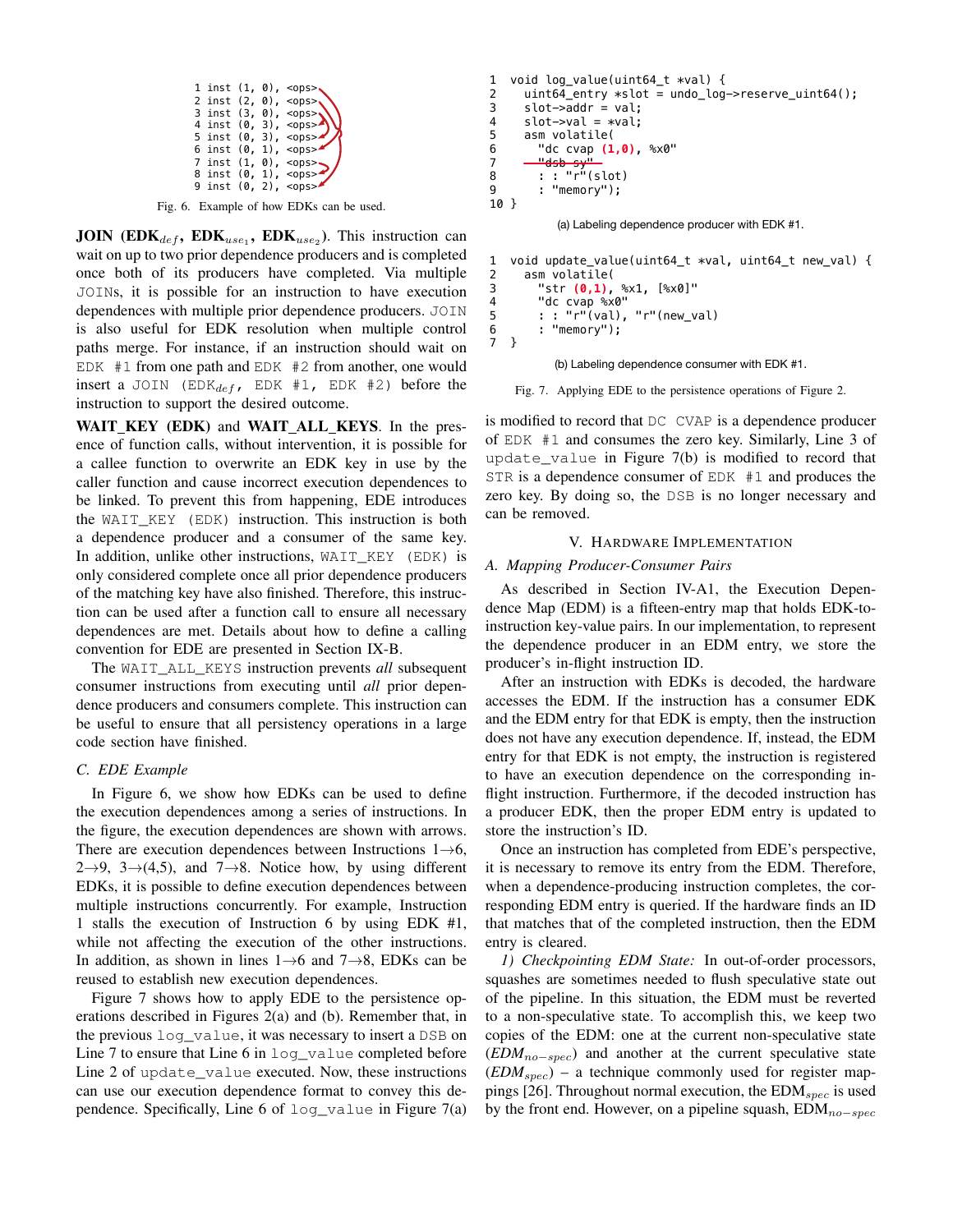

Fig. 8. Comparison between ideal and IQ execution timelines. Time goes from left to right.

is copied into  $EDM_{spec}$  before execution restarts. Note that, due to the similarity between the EDM and a register file, it is also straightforward to extend this support to maintain a consistent EDM state when multiple checkpoints are taken.

## *B. Implementing EDE's Memory Instructions*

Once execution dependences are identified, the processor's back end must ensure that all dependences are upheld. While many strategies are possible, in this paper we propose two solutions: *IQ*, which enforces execution dependences in the issue queue, and *WB*, which waits until the write buffer to enforce these dependences. We describe each design below.

*1) Enforcing Dependences in the Issue Queue:* In IQ, all required execution dependence orderings are enforced in the issue queue. This is done by adding an additional step to instructions' wakeup logic. Normally, an instruction is deemed ready to execute once all of its register and memory dependences have been met. In IQ, we add the extra step of also monitoring the status of the instruction's execution dependences. Specifically, we add the *execution dependences ready (eDepReady)* flag to each instruction in the issue queue. When an instruction enters the issue queue, the hardware checks to see if it has any outstanding execution dependences. If it does, *eDepReady* is cleared; otherwise, it is set. If *eDepReady* is clear, it will later get set once the instruction's execution dependences are satisfied. When *eDepReady* is set and all the other dependences are satisfied, the instruction is marked as ready to execute. The existing issue queue scheduling logic is otherwise unmodified.

When an instruction completes, IQ sets the *eDepReady* of all matching dependence consumer instructions in the issue queue. This action may cause multiple instructions to become ready to execute.

*2) Drawbacks of IQ:* While IQ is effective, its performance is limited. To see why, note that EDK-consuming stores and cacheline writebacks do not make any observable memory changes until after they retire. Hence, it is suboptimal to stall their execution due to an execution dependence early in the pipeline as is required by IQ.

To better understand this limitation, consider Figures 8(a) and (b). Each figure shows a different execution timeline for a set of four EDE instructions with two execution dependences. Note that the instructions access different addresses. The timeline follows an abstract pipeline with *Issue*, *Execute*, and *Retire* stages. After that, there is a *Push to Mem* step where the entry in the write buffer corresponding to the store or writeback instruction is pushed to the memory system. We show the *Push to Mem* step as taking longer than a pipeline stage because it is subject to memory subsystem latencies. In the timelines, time goes from left to right. There are gaps between the stages when an instruction is stalled.

Figure 8(a) shows an ideal timeline that enforces the execution dependences. As in conventional pipelines, instructions go through *Issue* and *Retire* in order. To enforce the execution dependence between the first and second instructions, all that is required is that the second instruction delays its *Push to Mem* step (and hence remains invisible to other processors) until the first instruction completes—i.e., it finishes its own *Push to Mem* step.

The third instruction does not have an execution dependence a prior instruction. Hence, it can proceed to begin its *Push to Mem* step immediately after it retires. The fourth instruction is dependent on the third one. Therefore, it must wait to perform its *Push to Mem* step until the third instruction has completed.

In contrast, figure 8(b) shows the timeline with IQ. Since IQ enforces execution dependence ordering at the issue queue, the second instruction is unable to proceed to *Execute* until the first instruction completes its *Push to Mem* step. Then, even though the third instruction is independent of the second one, it has to order its *Retire* after the second instruction's *Retire*. Finally, the fourth instruction is dependent on the third one and, therefore, orders its *Execute* after the third instruction's *Push to Mem* step. Overall, IQ is unable to unlock the ideal amount of parallelism between these instructions, and the execution takes a significantly longer time.

While the code example provided is very simple, this pattern of pairwise instruction dependences is common in NVM applications. As described in Section II-B, one motivating factor for EDE is to allow multiple log updates to proceed in parallel. Unfortunately, IQ does not enable all the possible parallelism.

*3) Enforcing Dependences in the Write Buffer:* To resolve the performance limitations of IQ, we introduce a second im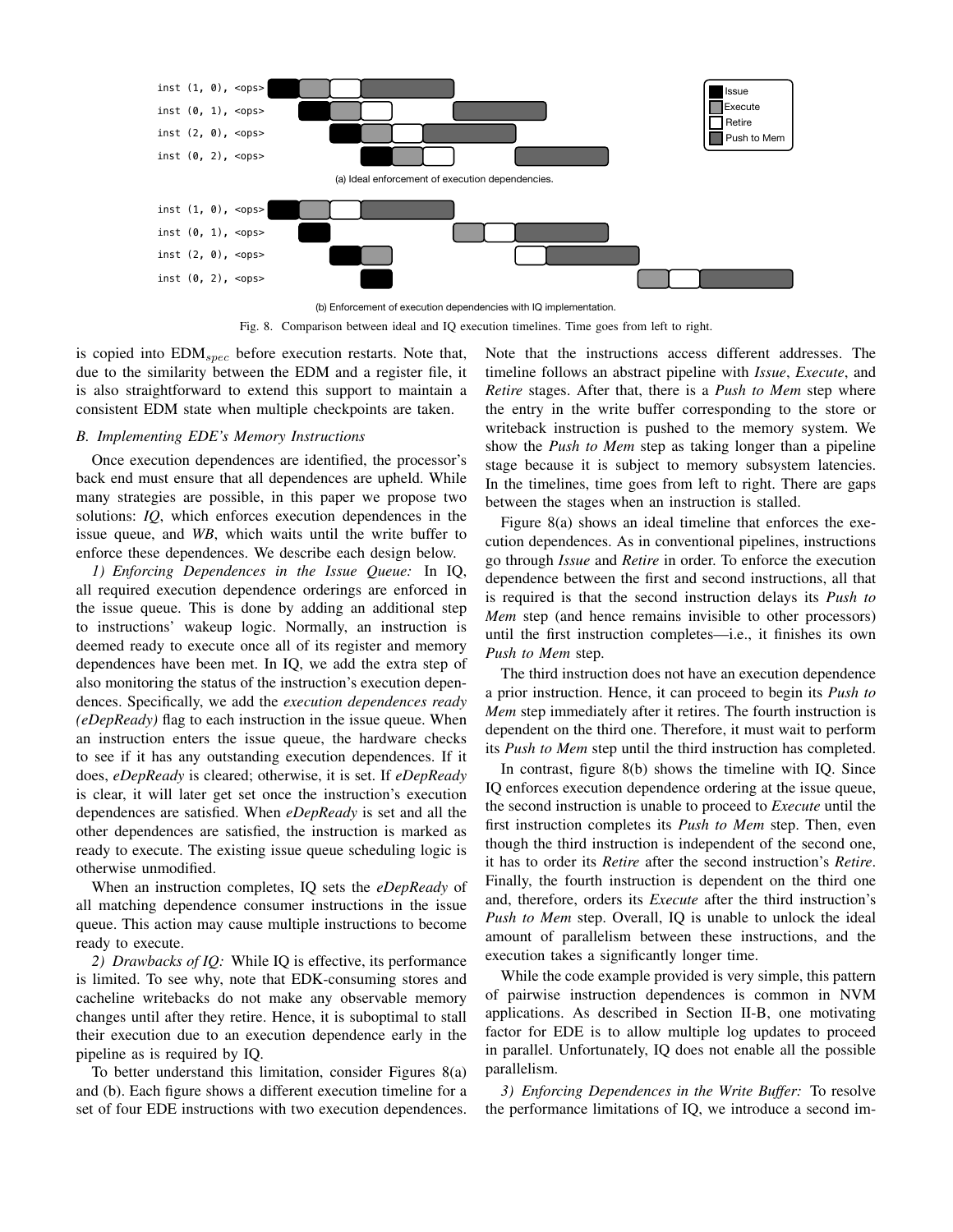plementation called WB where execution dependences are resolved in the write buffer. Instructions that consume execution dependences are allowed to continue executing as normal until retirement—irrespective of whether their producer instructions have completed. After retirement, the hardware controls in which order instructions in the write buffer are allowed to push their data to the memory subsystem.

The execution timeline of WB is like the one in Figure 8(a). By allowing instructions to retire without stalling for execution dependences, WB has noticeable performance benefits over IQ. Section V-D describes the design of WB in more depth.

#### *C. Implementing EDE's Control Instructions*

The JOIN  $(EDK_{def}, EDK_{use_1}, EDK_{use_2})$ , WAIT\_KEY (EDK), and WAIT\_ALL\_KEYS control instructions are implemented as follows.

**JOIN** (EDK<sub>def</sub>, EDK<sub>use1</sub>, EDK<sub>use2</sub>). This instruction monitors two execution dependence sources. In both IQ and WB, once the two source instructions complete, then the JOIN instruction can complete.

WAIT KEY (EDK) and WAIT ALL KEYS. These instructions monitor the completion of many older instructions. Every time that an EDE instruction completes, younger WAIT instructions waiting for a certain EDK (or for all EDKs) perform a check on whether any older instruction is a dependence producer or consumer of that EDK (or of any EDK). If none is, the WAIT instruction can complete.

Section V-D describes the implementation of these instructions in WB in more depth.

#### *D. WB Implementation*

In WB, the write buffer contains logic to enforce the EDE dependences. Recall that, after a store or writeback instruction S with EDKs is decoded, the hardware accesses the EDM. If S is the consumer of an execution dependence, S reads from the EDM the ID of the in-flight instruction that is the source of the dependence. S carries this ID in a  $src_{ID}$  tag down the pipeline and into the write buffer. When  $S$  retires and its entry is deposited into the write buffer, the hardware performs a CAM operation to check if the write buffer contains the entry corresponding to the  $src_{ID}$  instruction. If it does not, S's entry clears its *src<sub>ID</sub>* field and starts pushing its data to memory. In addition, every time that an entry  $S_1$  in the write buffer is pushed to memory, the hardware checks if any younger entry  $S_2$  in the write buffer has a *src<sub>ID</sub>* tag set to  $S_1$ . If so,  $S_2$ 's entry clears its *src<sub>ID</sub>* field and starts pushing its data to memory.

When a JOIN instruction is decoded, it accesses the EDM and potentially reads two source tags  $(src_{ID_1}$  and  $src_{ID_2}$ ). This special instruction carries these two tags down the pipeline and into the write buffer. Since the write buffer entry for the JOIN instruction has no data, one of the  $src<sub>ID</sub>$  tags can use the entry's data field. The logic is similar to regular writes and writebacks, except that the two  $src<sub>ID</sub>$  tags of the JOIN have to be cleared for the JOIN instruction to be removed from the write buffer.

Finally, to support WAIT\_KEY and WAIT\_ALL\_KEYS, we introduce a set of counters to track both the per-EDK and the overall number of EDE instructions in the write buffer. All stores, writebacks, and JOIN instructions carry their EDK tags ( $EDK_{def}$ ,  $EDK_{use_1}$  and, for JOIN,  $EDK_{use_2}$ ) down the pipeline and into the write buffer. This information is used to increment the matching counters when the instruction enters the write buffer, and to decrement the same counters when the instruction completes. When a WAIT\_KEY or WAIT ALL KEYS instruction is ready to retire, it checks the appropriate counter, and can only retire once the counter reaches zero.

#### VI. EXPERIMENTAL SETUP

#### *A. Simulator Environment*

To evaluate EDE, we implement both IQ and WB in the gem5 simulator [11] and run several persistent applications. We add EDE's instructions both to gem5's AArch64 frontend, and as built-ins in Clang and LLVM [33] version 8.0.

In the simulator, we use an out-of-order (OoO) configuration that models an Arm A72-like processor [9]. The main simulator architectural parameters are shown in Table I. We have also modified the simulator to model a hybrid DRAM plus NVM memory system with Asynchronous DRAM Refresh (ADR) support. In our setup, both NVM and DRAM requests are sent to one controller. However, the physical address space is split so that part of the address space targets NVM while the other part targets DRAM. The DRAM interface models 2400MHz DDR4, while the NVM interface has asymmetric read and write latencies, and includes a persistent 128-slot on-DIMM buffer. This buffer temporarily buffers updates to the NVM.

TABLE I ARCHITECTURAL PARAMETERS.

| <b>ISA</b>                               | $\overline{AArch64 + EDE}$ extension      |  |
|------------------------------------------|-------------------------------------------|--|
| Compiler                                 | Clang-LLVM $8.0 + EDE$ built-ins          |  |
| Processor Parameters (Arm A72-like core) |                                           |  |
| Processor                                | OoO core, 3-instr decode width, 3GHz      |  |
| Ld-St queue                              | 16 entries each                           |  |
| Write buffer                             | 16 entries                                |  |
| L1 I-cache                               | 32KB, 2-way, 2-cycle access latency       |  |
| L1 D-cache                               | 48KB, 3-way, 1-cycle access latency       |  |
| L <sub>2</sub> cache                     | 256KB, 16-way, 12-cycle access latency    |  |
| L <sub>3</sub> cache                     | 1MB/core, 16-way, 20-cycle access latency |  |
|                                          | Main-Memory Parameters                    |  |
| Capacity                                 | DRAM: 2GB; NVM: 2GB                       |  |
| NVM latency                              | 150ns read; 500ns write                   |  |
| NVM line size                            | 256B                                      |  |
| NVM on-DIMM buffer                       | 128 slots                                 |  |
| DRAM type                                | 2400MHz DDR4                              |  |
| DRAM ranks per channel                   | $\mathfrak{D}$                            |  |
| DRAM banks per rank                      | 16                                        |  |

#### *B. Applications*

To evaluate the performance impact of EDE on persistent applications, we use a combination of kernel applications and applications available from the PMDK [3] repository. We list the applications in Table II. We created two kernel applications that perform a series of modifications to an array: in *update*,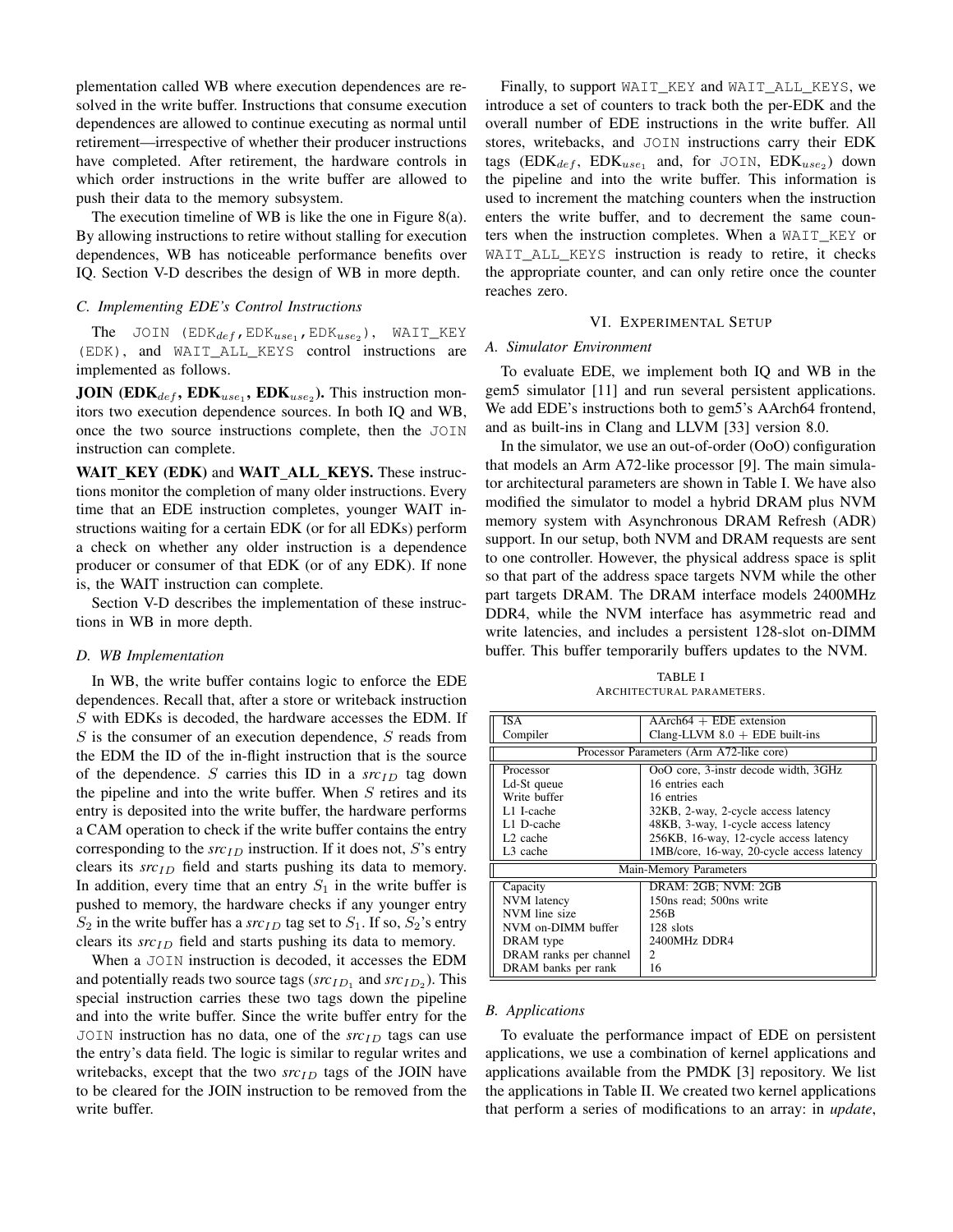an operation consists of updating a random element in the array, while in *swap*, an operation is to swap the values of two random elements in the array. In both applications, undo logging is used to maintain crash consistency.

We also evaluate EDE on a collection of applications from PMDK's *pmembench* benchmark suite. This is accomplished by changing the PMDK framework code to leverage EDE while performing undo logging. As shown in Table II, our evaluation tests four data structures: *btree*, *ctree*, *rbtree*, and *rtree*. In each application, a single operation consists of inserting a new element into the data structure.

In our applications, multiple operations are grouped into a transaction. Specifically, in our simulations, we set the applications to have 100 operations per transaction and to run 1,000 transactions, resulting in each application performing 100,000 operations. In the simulations, we run each application to completion while precisely simulating the time spent performing these operations.

TABLE II APPLICATIONS EVALUATED.

| <b>Kernel Applications</b> |                                                           |  |  |  |
|----------------------------|-----------------------------------------------------------|--|--|--|
| update                     | Perform updates on random elements in an array.           |  |  |  |
| swap                       | Perform pairwise swaps between random array elements.     |  |  |  |
|                            | <b>PMDK</b> Applications                                  |  |  |  |
| htree                      | B-tree implementation with between 3 and 7 keys per node. |  |  |  |
| ctree                      | Crit-bit trie [40] implementation.                        |  |  |  |
| rbtree                     | Red-black tree implementation with sentinel nodes.        |  |  |  |
| rtree                      | Radix tree implementation with radix 256.                 |  |  |  |

## *C. Architecture Configurations*

We compare the five architecture configurations shown in Table III. *Baseline* (*B*) uses DSBs as needed to ensure a correct crash-consistent ordering in AArch64. *Store Barrier Unsafe* (*SU*) uses AArch64's store barrier instruction (DMB st) to only enforce ordering between store instructions. This configuration allows the hardware to perform reorderings that violate AArch64's crash-consistency requirements. *SU* is shown to approximate the overhead of the store fences needed within NVM applications on x86-64 machines. Both *IQ* and *WB* use EDE instead of DSBs to properly order persists and stores. Finally, in *Unsafe* (*U*), all DSBs from the program are removed. With *U*, the hardware may perform reorderings that violate crash-consistency requirements.

TABLE III ARCHITECTURE CONFIGURATIONS.

| Configuration                         | Description                                                                                           |  |
|---------------------------------------|-------------------------------------------------------------------------------------------------------|--|
| <b>Baseline</b> $(B)$                 | Use DSBs to enforce ordering.                                                                         |  |
| <b>Store Barrier</b><br>Unsafe $(SU)$ | Use DMB st to only enforce store<br>ordering. Similar to x86-64 SFENCE.<br>Allows unsafe reorderings. |  |
| 10                                    | Use EDE and target IQ hardware.                                                                       |  |
| WВ                                    | Use EDE and target WB hardware.                                                                       |  |
| Unsafe $(U)$                          | No fences. Allows unsafe reorderings.                                                                 |  |



VII. EVALUATION

# *A. Execution Time*

Figure 9 shows the execution time for the applications and configurations described in Section VI. For each application, all execution times are normalized to *B*. Based on their geometric mean, *SU*, *IQ*, *WB*, and *U* reduce the execution time by 5%, 15%, 20%, and 38%, respectively.

Most applications attain similar amounts of improvement. *SU* outperforms *B* since DMB sts only block store instructions, not all instructions like DSBs. Across all applications, *IQ* outperforms *B* and *SU*. This is because EDE uses a finegrained mechanism to order dependent instructions, while *B* and *SU* use the course-grained mechanism provided by fences. Likewise, *WB* performs better than *IQ* across all applications. This is because, as discussed in Section V-B2, since IQ enforces execution dependences at the issue queue, it is unable to maximize the amount of parallelism described with EDE. Since WB enforces execution dependences in the write buffer, it is able to allow more overlapping of writes.

On average, *WB* is able to attain 54% of the execution time reduction of *U* (i.e., 20% versus 38%). Hence, it recovers a significant portion of the time spent ensuring that NVM is updated in a crash-consistent order. Remember that, since *U* removes all fences from the code, it allows reorderings that can prevent data recovery.

Overall, our results show that EDE is able to significantly speed-up workloads while maintaining a crash-consistent ordering. Indeed, by using EDE with IQ and WB rather than fences, we attain average workload speedups of 18% and 26%, respectively.

## *B. Issue Queue Throughput*

In Figure 11, we show the distribution of the number of instructions issued each cycle. In the figure, each pattern represents the percentage of cycles the processor issued the labeled number instructions. As shown on the y-axis, cumulatively, the bars for each setup stack up to account for 100% of the simulated cycles. Note that, although our simulated architecture has a 3-instruction decode width, the issue queue has a width of 8.

As shown in the figure, all implementations issue 0 instructions in the majority of cycles. This is to be expected, as writes to NVM have a significant latency and can cause the pipeline to fill. It can be shown that, on average, the IPC of the applications is 0.40, 0.42, 0.46, 0.49, and 0.64 for the *B*, *SU*, *IQ*, *WB*, and *U* configurations, respectively.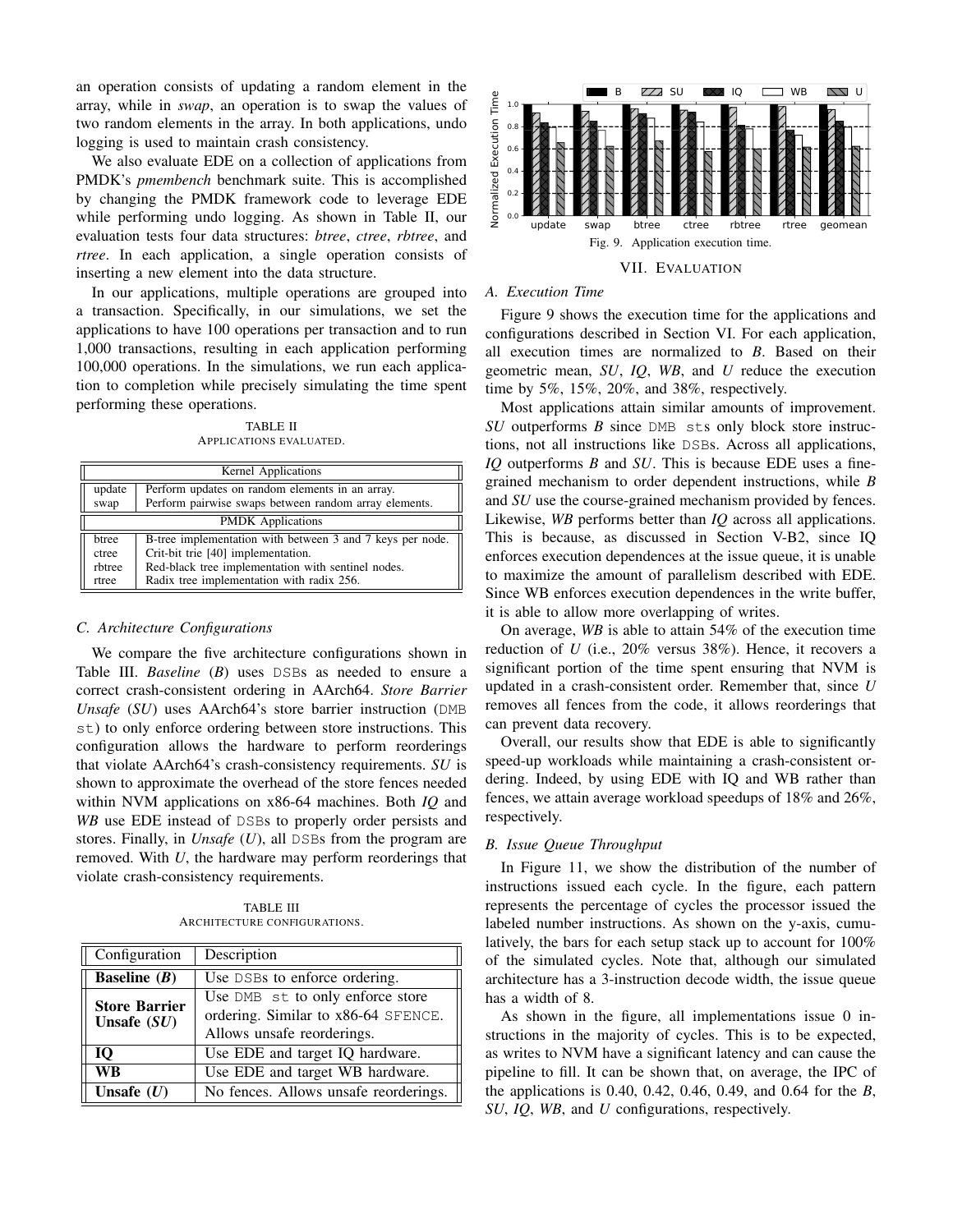

Fig. 10. Distribution of pending writes to NVM in the persistent 128-slot on-DIMM buffer in the NVM interface.



Fig. 11. Distribution of the number of instructions issued each cycle.

Across all the applications, *IQ* and *WB* spend fewer cycles being unable to issue instructions than *SU* and *B*. On average, *IQ* and *WB* both spend 30% of the cycles issuing instructions. However, *WB* in general issues more instructions during these active cycles. Specifically, when issuing instructions, *WB* is able to issue on average 8% more instructions than *IQ*. This is because *WB* does not block execution-dependent instructions at the issue queue, while *IQ* forces them to remain there until the execution dependences are satisfied.

#### *C. Pending Writes to NVM*

As described in Section VI, the NVM interface has a persistent 128-slot on-DIMM buffer that holds pending writes before they are merged into the NVM. In general, it is desirable to have a large number of pending writes in the buffer: it provides more opportunities for write coalescing, and also enables a higher writeback throughput. However, because fences in the processor pipeline stall the execution, it can be hard for crash-consistent applications to issue NVM writes quick enough to keep the buffer full.

Figure 10 shows, for each application and configuration, the distribution of the number of pending writes in the persistent 128-slot on-DIMM buffer. Each configuration is represented by a different type of line. The x axis shows the number of pending NVM writes in the buffer, while the y axis shows the percentage of samples with the observed number of pending NVM writes. A sample is taken each time a store reaches the NVM media.

Across all the applications, *U* has the highest number of pending NVM writes. This is because *U* does not issue fences, which stall writes. For the kernel applications, *U* is able to keep the buffer full, since the kernels write to NVM at a high frequency. In the PMDK applications, since other work must be done to maintain the data structures, the number of pending NVM writes is lower.

For the other configurations, although it is hard to see, *WB* has, on average, slightly more pending writes to NVM than the other configurations. As discussed in previous sections, since *WB* allows faster writebacks to NVM than the other configurations, this behavior is to be expected.

# VIII. FUTURE WORK: USING EDE IN MULTI-THREADED APPLICATIONS

## *A. Example of Fence Overhead*

While this paper focuses on the overhead of fences in NVM applications, fences also impose a significant overhead in many multi-threaded application domains. In such domains, fences are often used to enforce instruction orderings that guarantee data integrity.

For example, fences are needed to support memory reclamation in lock-free data structures. When many threads are concurrently viewing and modifying a lock-free data structure, a well-known problem is deciding when it is safe to reclaim the memory of an element that has been removed from the data structure. One popular solution is to use *hazard pointers* [38] to ensure that items are not prematurely freed. Hazard pointers are an efficient way for threads to announce which elements they are currently using. Before a thread can safely free an element, it must check all the values in active hazard pointers, to ensure that no reference to the element exists.

The key operation of hazard pointers is updating, or *announcing*, the element that a thread is about to access and that, hence, must be kept alive. Figure 12 shows how this announcement operation can be performed using AArch64. The code starts by moving into registers: (i) the pointer to the element's location (assumed in Line 1) and (ii) the hazard pointer (assumed in Line 2). Then, the element's location is retrieved (Line 3). Next, the element's location is stored in the hazard pointer to announce that this thread is using the element (Line 4). Afterwards, the pointer to the element's location is read again (Line 6), and checked to make sure the pointer still points to the original element location (Line 7). If not, this process must be repeated until the thread is able to successfully announce the element's location that it is about to access (Line 8). Note that since the only side effect of the announcement is to ensure that the announced location is not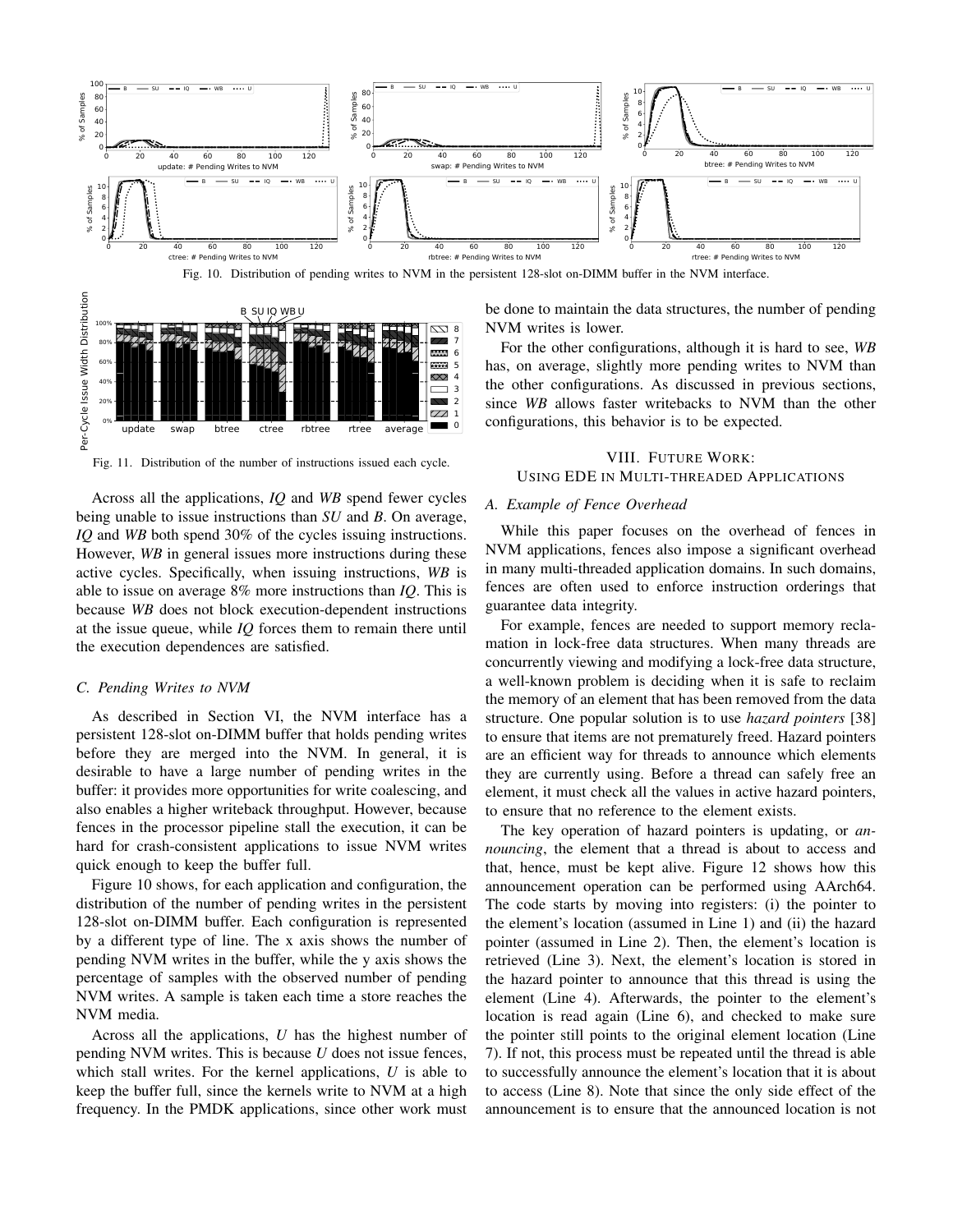```
1 // x1 contains ptr to element's location
2 // x2 contains hazard ptr
3 Loop: ldr x3, [x1] ; load element's location
4 str x3, [x2] ; announce element's location
5 dmb sy ; full fence: wait for announcement
6 ldr x4, [x1] ; load element's location again
7 cmp x4, x3 ; compare both locations
8 b.ne Loop ; try again if locations differ
```
Fig. 12. Hazard pointer announcement in AArch64.

freed, the algorithm is correct even if the thread temporarily announces an element that it does not end up using.

The key step of the algorithm is validating that the location announced did not change before the announcement was made. In order words, it must be guaranteed that the second load (Line 6) *happens after the announcement* (Line 4). Unfortunately, on both x86-64 and AArch64, enforcing this load-store dependence currently requires a full fence—a DMB instruction in AArch64 (Line 5).

Using EDE, it is possible to remove the full fence on Line 5. This can be achieved by using  $str (1, 0), x3, [x2]$ in Line 4 and  $1dr$  (0, 1),  $x4$ , [ $x1$ ] in Line 6.

# *B. Multi-Threaded Uses of EDE*

The need to use fences to enforce orderings in multithreaded applications extends well beyond the hazard pointer example described above. Indeed, all algorithms that rely on announcement-based solutions (e.g., [7], [12], [29], [39]) likely contain fences that could be eliminated via defining explicit execution dependences. The benefits of EDE will be especially pronounced in AArch64, where lock-free algorithms typically require many fences to guarantee that steps are not performed out of order.

In Java, EDE could also be used to enforce multi-threaded orderings required by the Java Memory Model [36], such as guaranteeing that final object fields are initialized before they are read by another thread. In addition, Java Virtual Machine (JVM) implementations traditionally store metadata alongside object fields, which also must be initialized before another thread can access the object. This coordination of small data subsets is an ideal target for EDE.

Another example where multi-threaded coordination of data is needed is in the kernel's use of circular buffers. Kernels often use circular buffers to store tracing and logging data collected throughout runtime. Ideally, the buffers should handle being read and updated by multiple threads concurrently. Via EDE, popping and pushing data from circular buffers can be performed in a lock-free manner without fences.

Finally, concurrent garbage collectors, such as ZGC [4] and Shenandoah [22] require careful orchestration of the movement of data alongside concurrent updates, class initialization, and dynamic code loading. In this environment, EDE can be used to minimize the overheads of garbage collection barriers.

Our future work involves evaluating these multi-threaded EDE use cases, plus additional important multi-threaded uses that we may discover.

# *C. EDE Support for Loads and Synchronization Primitives*

This paper only discusses adding new EDE memory instruction variants to AArch64's store and cacheline writeback instructions. However, to support EDE use cases in multithreaded environments, we also need to add new EDE instructions and hardware support for loads and synchronization primitives.

A detailed description of the EDE instruction definition and hardware support for loads and synchronization primitives can be found in [56].

#### IX. FUTURE WORK: COMPILER SUPPORT FOR EDE

#### *A. Integration in a Compiler's Internal Representation (IR)*

As described in Section VI, in this paper we leverage EDE through the use of new built-in intrinsics added to Clang and LLVM. However, it is desirable to integrate EDE into the compiler more fully. Specifically, we believe that a compiler's internal representation (IR) can be augmented to incorporate execution dependences. For instance, in JVM compilers, a sea-of-nodes [15] representation is commonly used. Like Figure 5, this representation creates a dependence graph to record register, memory, and control dependences between instructions. It is straightforward to also introduce execution dependences into the representation. Doing so would allow compilers to perform aggressive optimizations without illegally reordering instructions with execution dependences.

For many of the use cases described in Section VIII, it is possible for a compiler to automatically create execution dependences during its initial IR generation. Similar automatic support would also be possible for persistent applications once persistency support is integrated into languages. It is also possible to expose EDE to framework developers via new ordering types for C/C++ atomics [1] and Java VarHandles [2], so that intrinsics are no longer needed.

Finally, by fully integrating EDE into compilers, it is possible for EDKs to be *virtualized* and for the compiler to automatically assign logical EDK values. Existing register allocation techniques such as graph coloring [13] and linear scan [62] are straightforward to repurpose for EDK assignments.

## *B. EDK Calling Convention*

Along with integrating support for EDE into a compiler's IR, it is also necessary to establish a calling convention for EDE to ensure library compatibility. Normally, registers not used to pass parameters are divided into two categories: *callersaved* and *callee-saved* registers. In a similar manner, for EDKs we introduce the concept of caller-saved and calleesaved *keys*.

For caller-saved keys, the caller must assume that the key will be overwritten within the callee function. Hence, for each caller-saved key  $K$ , after the function returns and before the next instruction that consumes  $K$ , a WAIT\_KEY  $(K)$ instruction must be inserted. This WAIT KEY ensures that the consumer of key  $K$  after the call return waits for the completion of the producer of key  $K$  before the call.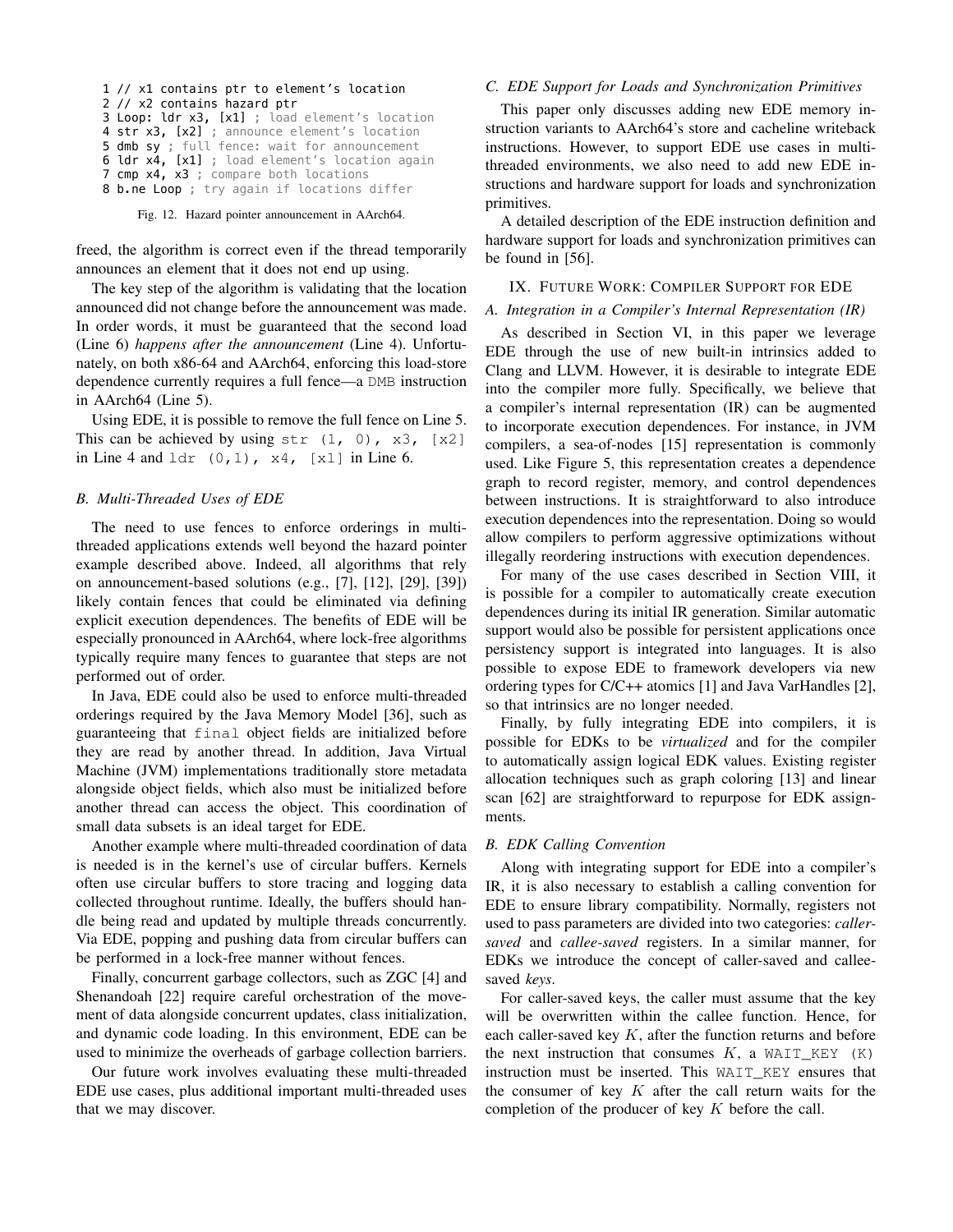```
1 // X is caller-saved, Y is callee-saved
2 inst (X, 0), <ops>
3 inst (Y, 0), <ops><br>4 call foo : may ove
   call foo ; may overwrite EDKs
5 WAIT_KEY (X) ; waits on lines #2 & #9
6 inst (0, x), <ops> ; waits on line #5
7 inst (0, Y), <ops> ; waits on line #10
```
Caller function.

8 // function foo: 9 inst (X, 0), <ops> 10 inst  $(Y, Y)$ , <ops> ; waits on line #3

Callee function.

#### Fig. 13. Correct EDK usage across function calls.

For callee-saved keys, the caller function performs no action. However, within the callee function, for each calleesaved key K, either (i) a WAIT\_KEY (K) is inserted or (ii) all instructions that are a dependence producer of  $K$  must also be a dependence consumer of  $K$ . Once again, these instructions in the callee ensure that a consumer of key  $K$  after the call return waits for the completion of the producer of key  $K$  before the call.

Figure 13 shows an example of how to correctly maintain caller- and callee-saved keys across a function call. In the figure, X is a caller-saved key and Y is a callee-saved key.

## X. RELATED WORK

Past research has investigated the reorderings of read and write instructions that are allowed by different memory consistency models (e.g., [5], [48], [52]). Our work does not change the memory consistency model: EDE only selectively adds additional ordering constraints, in a manner that is much finergrained than how fences do it.

Prior studies have measured the overhead of fences within relaxed architectures and found that there is notable opportunity to ease restrictions and improve performance [20], [21], [34], [35], [57], [59]. Some proposals [20], [21], [35] selectively enforce fences based on monitoring coherence messages. While this leaves the software unchanged, the hardware cost of tracking coherence messages is high. Other approaches [34] limit the scope of which subsequent instructions are affected by the fence. These techniques only cover a subset of EDE's behaviors.

Recent works focus on different persistency models (e.g., [30], [41], [42], [49]), and describe how the underlying hardware is allowed to reorder writes to NVM. One example relevant to our work is Strand persistency [25]. Strand persistency can only describe a subset of the orderings describable via EDE. Indeed, strand persistency is limited in that the instructions in a strand need to be contiguous in program order. EDE eliminates this restriction by supporting any instructionto-instruction dependence, effectively supporting the equivalent of strands whose code is interleaved with one another.

Other works propagate writes to NVM through a designated buffer instead of the normal cache hierarchy [32], [41], [43]. EDE is orthogonal to buffered persistency and can complement systems that use it.

Several works propose to accelerate failure-atomic regions either in hardware [19], [25], [31], [44], [45], [51], [53], [54], [64] or software [6], [16], [17], [23], [47], [61], [63]. While many of the above works accelerate NVM logging, EDE provides a simple mechanism that does not alter the consistency model and can also be leveraged in uses cases outside of the persistency domain to accelerate multi-threaded workloads on AArch64. Hence, given EDE's multifaceted use cases, we believe that EDE is a compelling extension.

#### XI. CONCLUSION

Current ISAs are unable to describe an execution dependence between two instructions that have no register or memory dependence. Hence, programmers use fences and unnecessarily slow down execution. To remedy this, we proposed the Execution Dependence Extension (EDE), which allows for execution dependences to be encoded in the ISA.

We described two different hardware implementations of EDE, namely IQ and WB. Each one has different trade-offs in complexity versus performance potential. To evaluate EDE's impact, we implemented both IQ and WB in a simulator and ran several NVM applications. Overall, by using EDE with IQ and WB rather than fences, we attained average workload speedups of 18% and 26%, respectively.

EDE also has high potential to enable more aggressive reordering of memory accesses in multi-threaded codes. Hence, with EDE, one may be able to fully realize the performance potential of relaxed memory consistency models and lock-free algorithms. We are currently exploring these avenues.

#### ACKNOWLEDGMENT

This work was supported by NSF grant CNS 1763658.

#### **REFERENCES**

- [1] "C++ atomic types and operations." [Online]. Available: http: //www.open-std.org/jtc1/sc22/wg21/docs/papers/2007/n2427.html
- [2] "JEP 193: Variable handles." [Online]. Available: https://openjdk.java. net/jeps/193
- [3] "Persistent Memory Development Kit." [Online]. Available: http: //pmem.io/pmdk/
- [4] "ZGC OpenJDK Wiki." [Online]. Available: https://wiki.openjdk.java. net/display/zgc/Main
- [5] J. Alglave, A. Fox, S. Ishtiaq, M. O. Myreen, S. Sarkar, P. Sewell, and F. Z. Nardelli, "The semantics of Power and ARM multiprocessor machine code," in *Proceedings of the 4th Workshop on Declarative Aspects of Multicore Programming*, ser. DAMP '09. New York, NY, USA: Association for Computing Machinery, 2009, p. 13–24. [Online]. Available: https://doi.org/10.1145/1481839.1481842
- [6] M. Alshboul, J. Tuck, and Y. Solihin, "Lazy persistency: A highperforming and write-efficient software persistency technique," in *2018 ACM/IEEE 45th Annual International Symposium on Computer Architecture (ISCA)*, June 2018, pp. 439–451.
- [7] J. H. Anderson and M. Moir, "Universal constructions for multi-object operations," in *Proceedings of the Fourteenth Annual ACM Symposium on Principles of Distributed Computing*, ser. PODC '95. New York, NY, USA: Association for Computing Machinery, 1995, p. 184–193. [Online]. Available: https://doi.org/10.1145/224964.224985
- [8] Arm, "Armv8-A architecture evolution," https://community.arm.com/developer/ip-products/processors/b/ processors-ip-blog/posts/armv8-a-architecture-evolution, 2016.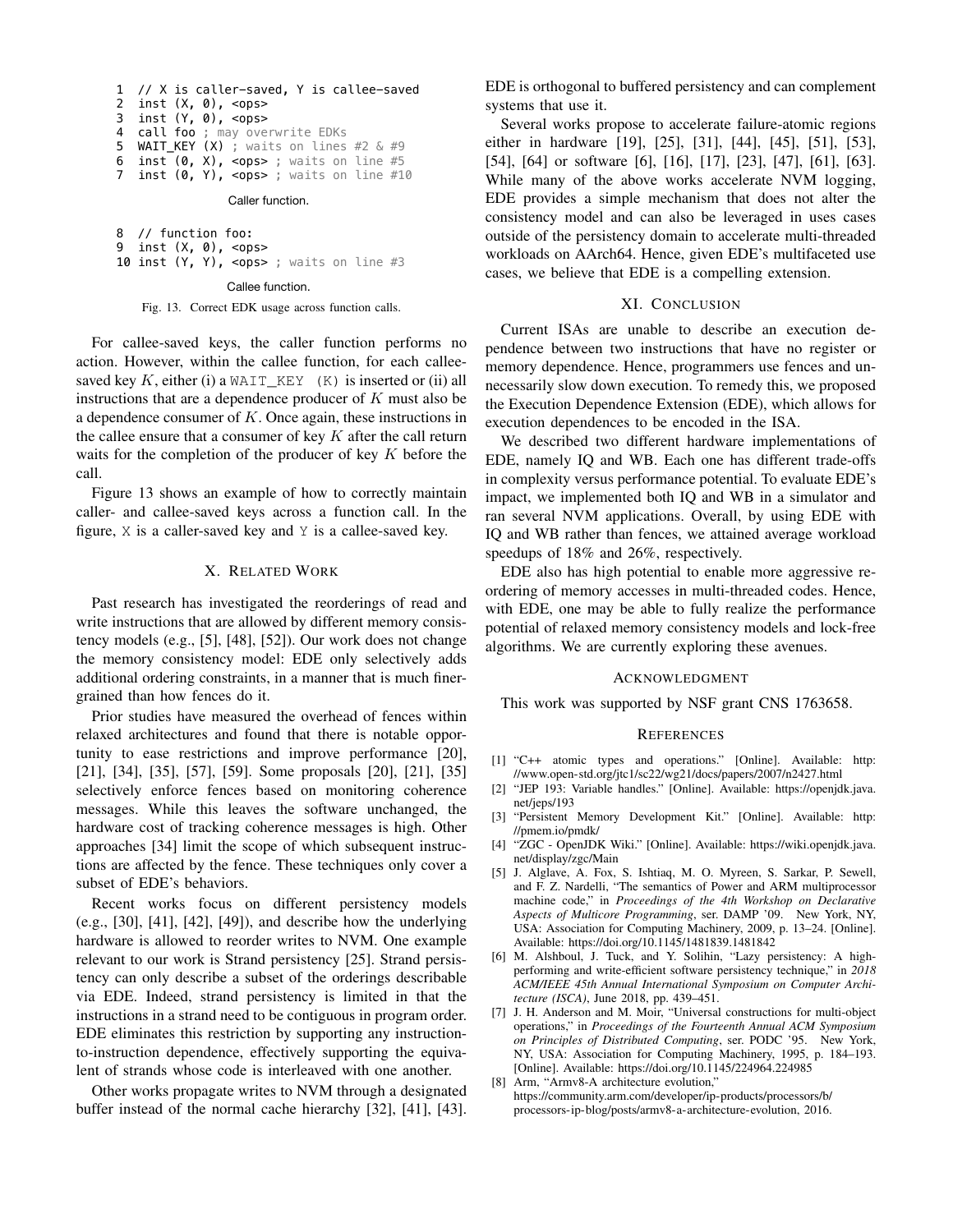[9] Arm, "Arm Cortex-A72 MPCore processor: Technical reference manual," http://infocenter.arm.com/help/topic/com.arm.doc.100095 0003 06 en/

cortex a72 mpcore trm 100095 0003 06 en.pdf, 2020.

[10] Arm, "Arm architecture reference manual Armv8, for Armv8-A architecture profile,"

https://static.docs.arm.com/ddi0487/fb/DDI0487F\_b\_armv8\_arm.pdf, 2021.

- [11] N. Binkert, B. Beckmann, G. Black, S. K. Reinhardt, A. Saidi, A. Basu, J. Hestness, D. R. Hower, T. Krishna, S. Sardashti, R. Sen, K. Sewell, M. Shoaib, N. Vaish, M. D. Hill, and D. A. Wood, "The gem5 simulator," *SIGARCH Comput. Archit. News*, vol. 39, no. 2, p. 1–7, Aug. 2011. [Online]. Available: https://doi.org/10.1145/2024716.2024718
- [12] G. E. Blelloch and Y. Wei, "LL/SC and atomic copy: Constant time, space efficient implementations using only pointer-width CAS," in *34th International Symposium on Distributed Computing, DISC 2020, October 12-16, 2020, Virtual Conference*, ser. LIPIcs, H. Attiya, Ed., vol. 179. Schloss Dagstuhl - Leibniz-Zentrum für Informatik, 2020, pp. 5:1– 5:17. [Online]. Available: https://doi.org/10.4230/LIPIcs.DISC.2020.5
- [13] G. J. Chaitin, M. A. Auslander, A. K. Chandra, J. Cocke, M. E. Hopkins, and P. W. Markstein, "Register allocation via coloring," *Computer Languages*, vol. 6, no. 1, pp. 47 – 57, 1981. [Online]. Available: http://www.sciencedirect.com/science/article/pii/0096055181900485
- [14] D. R. Chakrabarti, H.-J. Boehm, and K. Bhandari, "Atlas: Leveraging locks for non-volatile memory consistency," in *Proceedings of the 2014 ACM International Conference on Object Oriented Programming Systems Languages & Applications*, ser. OOPSLA '14. New York, NY, USA: ACM, 2014, pp. 433–452. [Online]. Available: http://doi.acm.org/10.1145/2660193.2660224
- [15] C. Click and M. Paleczny, "A simple graph-based intermediate representation," in *Papers from the 1995 ACM SIGPLAN Workshop on Intermediate Representations*, ser. IR '95. New York, NY, USA: Association for Computing Machinery, 1995, p. 35–49. [Online]. Available: https://doi.org/10.1145/202529.202534
- [16] N. Cohen, D. T. Aksun, H. Avni, and J. R. Larus, "Fine-grain checkpointing with in-cache-line logging," in *Proceedings of the Twenty-Fourth International Conference on Architectural Support for Programming Languages and Operating Systems*, ser. ASPLOS '19. New York, NY, USA: Association for Computing Machinery, 2019, p. 441–454. [Online]. Available: https://doi.org/10.1145/3297858.3304046
- [17] N. Cohen, M. Friedman, and J. R. Larus, "Efficient logging in non-volatile memory by exploiting coherency protocols," *Proceedings of the ACM on Programming Languages (PACMPL)*, 2017. [Online]. Available: http://infoscience.epfl.ch/record/231400
- [18] J. Condit, E. B. Nightingale, C. Frost, E. Ipek, B. Lee, D. Burger, and D. Coetzee, "Better I/O through byte-addressable, persistent memory," in *Proceedings of the ACM SIGOPS 22nd Symposium on Operating Systems Principles*, ser. SOSP '09. New York, NY, USA: ACM, 2009, pp. 133–146. [Online]. Available: http: //doi.acm.org/10.1145/1629575.1629589
- [19] K. Doshi, E. Giles, and P. Varman, "Atomic persistence for SCM with a non-intrusive backend controller," in *2016 IEEE International Symposium on High Performance Computer Architecture (HPCA)*, March 2016, pp. 77–89.
- [20] Y. Duan, N. Honarmand, and J. Torrellas, "Asymmetric memory fences: Optimizing both performance and implementability," in *International Conference on Architectural Support for Programming Languages and Operating Systems (ASPLOS)*, 2015.
- [21] Y. Duan, A. Muzahid, and J. Torrellas, "WeeFence: Toward making fences free in TSO," in *International Symposium on Computer Architecture (ISCA)*, 2013.
- [22] C. H. Flood, R. Kennke, A. Dinn, A. Haley, and R. Westrelin, "Shenandoah: An open-source concurrent compacting garbage collector for OpenJDK," in *Proceedings of the 13th International Conference on Principles and Practices of Programming on the Java Platform: Virtual Machines, Languages, and Tools*, ser. PPPJ '16. New York, NY, USA: ACM, 2016, pp. 13:1–13:9. [Online]. Available: http://doi.acm.org/10.1145/2972206.2972210
- [23] E. Giles, K. Doshi, and P. J. Varman, "Hardware transactional persistent memory," *CoRR*, vol. abs/1806.01108, 2018. [Online]. Available: http://arxiv.org/abs/1806.01108
- [24] V. Gogte, S. Diestelhorst, W. Wang, S. Narayanasamy, P. M. Chen, and T. F. Wenisch, "Persistency for synchronization-free regions," in *Proceedings of the 39th ACM SIGPLAN Conference on*

*Programming Language Design and Implementation*, ser. PLDI 2018. New York, NY, USA: ACM, 2018, pp. 46–61. [Online]. Available: http://doi.acm.org/10.1145/3192366.3192367

- [25] V. Gogte, W. Wang, S. Diestelhorst, P. M. Chen, S. Narayanasamy, and T. F. Wenisch, "Relaxed persist ordering using strand persistency," in *Proceedings of the 47th Annual International Symposium on Computer Architecture*, ser. ISCA 2020. ACM, 2020.
- [26] W. W. Hwu and Y. N. Patt, "Checkpoint repair for high-performance outof-order execution machines," *IEEE Transactions on Computers*, vol. C-36, no. 12, pp. 1496–1514, 1987.
- [27] Intel, "Intel 64 and IA-32 architectures software developer's manual," https://www.intel.com/content/dam/www/public/us/en/documents/ manuals/64-ia-32-architectures-software-developer-\\instruction-setreference-manual-325383.pdf, 2016.
- [28] Intel, "3D XPoint: A breakthrough in non-volatile memory technology," https://www.intel.com/content/www/us/en/architecture-andtechnology/intel-micron-3d-xpoint-webcast.html, 2018.
- [29] P. Jayanti and S. Petrovic, "Efficient wait-free implementation of multiword LL/SC variables," *Proceedings - International Conference on Distributed Computing Systems*, pp. 59–68, 07 2005.
- [30] A. Joshi, V. Nagarajan, M. Cintra, and S. Viglas, "Efficient persist barriers for multicores," in *2015 48th Annual IEEE/ACM International Symposium on Microarchitecture (MICRO)*, 2015, pp. 660–671.
- [31] A. Joshi, V. Nagarajan, S. Viglas, and M. Cintra, "Atom: Atomic durability in non-volatile memory through hardware logging," in *2017 IEEE International Symposium on High Performance Computer Architecture (HPCA)*, Feb 2017, pp. 361–372.
- [32] A. Kolli, J. Rosen, S. Diestelhorst, A. Saidi, S. Pelley, S. Liu, P. M. Chen, and T. F. Wenisch, "Delegated persist ordering," in *2016 49th Annual IEEE/ACM International Symposium on Microarchitecture (MICRO)*, 2016, pp. 1–13.
- [33] C. Lattner and V. Adve, "LLVM: A compilation framework for lifelong program analysis & transformation," in *Proceedings of the International Symposium on Code Generation and Optimization: Feedback-Directed and Runtime Optimization*, ser. CGO '04. Society, 2004, p. 75.
- [34] C. Lin, V. Nagarajan, and R. Gupta, "Fence scoping," in *SC '14: Proceedings of the International Conference for High Performance Computing, Networking, Storage and Analysis*, 2014, pp. 105–116.
- [35] C. Lin, V. Nagarajan, and R. Gupta, "Address-aware fences," in *Proceedings of the 27th International ACM Conference on International Conference on Supercomputing*, ser. ICS '13. New York, NY, USA: Association for Computing Machinery, 2013, p. 313–324. [Online]. Available: https://doi.org/10.1145/2464996.2465015
- [36] J. Manson, W. Pugh, and S. V. Adve, "The Java memory model," in *Proceedings of the 32nd ACM SIGPLAN-SIGACT Symposium on Principles of Programming Languages*, ser. POPL '05. New York, NY, USA: ACM, 2005, pp. 378–391. [Online]. Available: http://doi.acm.org/10.1145/1040305.1040336
- [37] V. J. Marathe, A. Mishra, A. Trivedi, Y. Huang, F. Zaghloul, S. Kashyap, M. I. Seltzer, T. Harris, S. Byan, B. Bridge, and D. Dice, "Persistent memory transactions," *CoRR*, vol. abs/1804.00701, 2018. [Online]. Available: http://arxiv.org/abs/1804.00701
- [38] M. M. Michael, "Hazard pointers: safe memory reclamation for lockfree objects," *IEEE Transactions on Parallel and Distributed Systems*, vol. 15, no. 6, pp. 491–504, 2004.
- [39] M. Moir, "Practical implementations of non-blocking synchronization primitives," in *Proceedings of the Sixteenth Annual ACM Symposium on Principles of Distributed Computing*, ser. PODC '97. New York, NY, USA: Association for Computing Machinery, 1997, p. 219–228. [Online]. Available: https://doi.org/10.1145/259380.259442
- [40] D. R. Morrison, "Patricia—practical algorithm to retrieve information coded in alphanumeric," *J. ACM*, vol. 15, no. 4, p. 514–534, Oct. 1968. [Online]. Available: https://doi.org/10.1145/321479.321481
- [41] S. Nalli, S. Haria, M. D. Hill, M. M. Swift, H. Volos, and K. Keeton, "An analysis of persistent memory use with WHISPER," in *Proceedings of the Twenty-Second International Conference on Architectural Support for Programming Languages and Operating Systems*, ser. ASPLOS '17. New York, NY, USA: ACM, 2017, pp. 135–148. [Online]. Available: http://doi.acm.org/10.1145/3037697.3037730
- [42] D. Narayanan and O. Hodson, "Whole-system persistence," in *Proceedings of the Seventeenth International Conference on Architectural Support for Programming Languages and Operating Systems*, ser. ASPLOS XVII. New York, NY, USA: ACM, 2012, pp. 401–410. [Online]. Available: http://doi.acm.org/10.1145/2150976.2151018